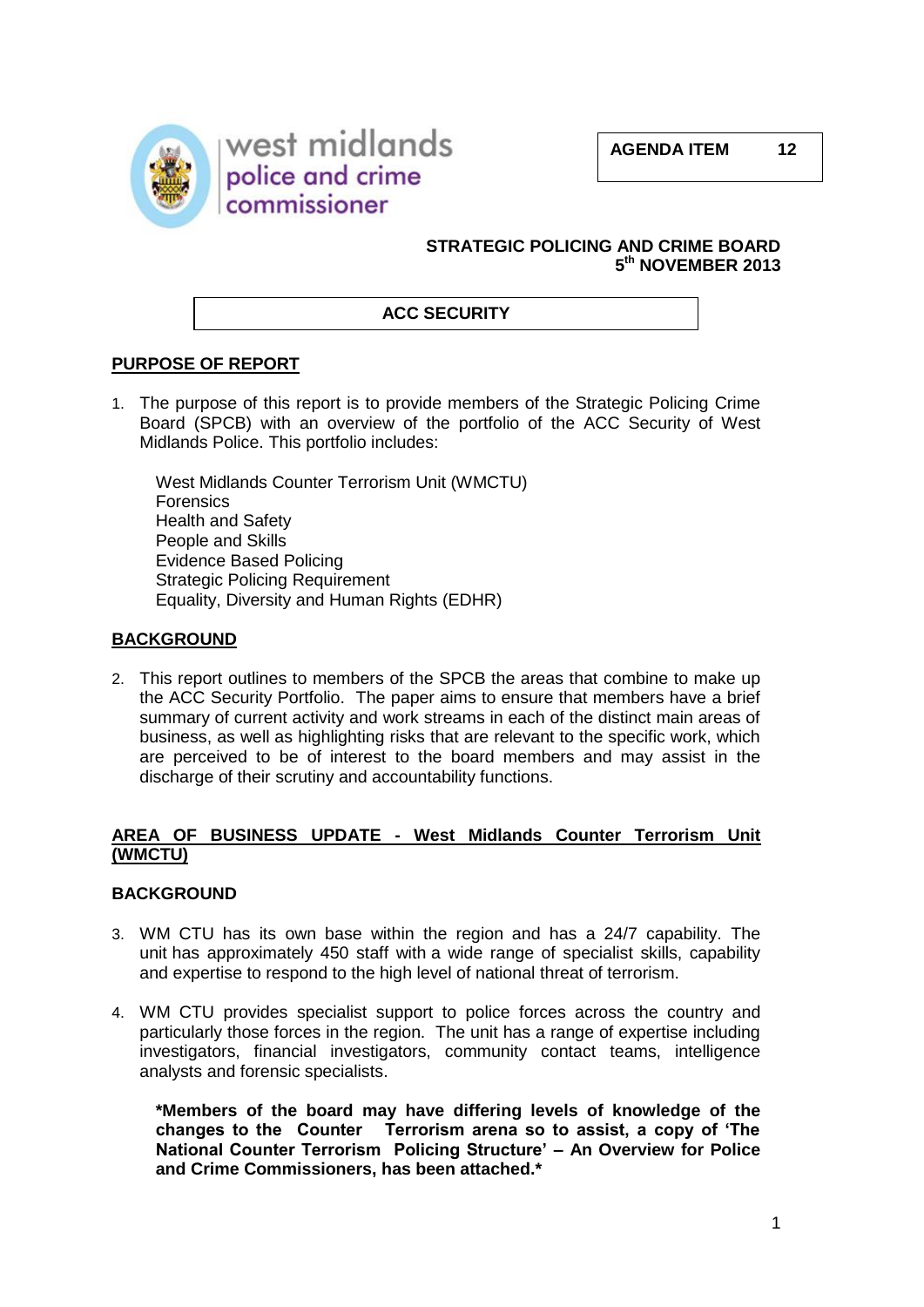## **GOVERNANCE**

- 5. West Midlands Counter Terrorism Unit is accountable to the Chief Constable and in turn, the Police and Crime Commissioner for the service it provides. This report will in part, support this responsibility. In addition, ACC Beale and the Head of WM CTU meet regularly with the PCC and his Deputy to provide verbal updates for any additional issues that cannot be dealt with in open session.
- 6. The Governments CONTEST Strategy's aim is to reduce the risk from international terrorism and the strategy is divided into four principal strands; Prevent, Pursue, Protect and Prepare. The WM CTU contributes to this strategy by holding Force Contest Meetings and Regional Contest Meetings on a quarterly basis. Both meetings are chaired by ACC Beale.

## **PERFORMANCE**

- 7. WM CTU Service Delivery Framework (SDF) is an internal process that helps the department understand and measure their ability to deliver their core responsibilities in reducing the risk of terrorism. This is reviewed at Superintendent level through Monthly Performance Meetings and provides local managers opportunity to assess their teams and departments. This model has now been adopted throughout the national CT network and has created foundations for comparable National Performance Data.
- 8. On a quarterly basis the department is held to account by ACC Beale through the Quarterly Performance Review process.
- 9. Nationally, the unit reports on all elements to ACPO TAM and the general data provided through the SDF is centrally analysed and formally considered through the National Performance Panel by the Assistant Commissioner of Special Operations (ACSO), Cressida Dick who, in turn, reports to central government.

## **FUNDING**

- 10. The purpose of the CT Grant is to support the UK's counter terrorism strategy (CONTEST) by maintaining and strengthening WMCTU's counter terrorism policing capability within the four work streams of CONTEST. In order to deliver these services locally, regionally and nationally, funding is provided by several streams but can be summarised into two categories; ACPO (TAM) CT Specific Grant and WMP Funding.
- 11. ACPO TAM administers the CT Specific Grant on behalf of the Home Office contributing 90% of funding to the WM CTU. This funds specialist CT assets in England and Wales including Dedicated Security Posts (DSP) at Ports, Counter Terrorist Security Advisers and Prevent posts. It is also allocated to fund National Counter Terrorism IT infrastructure.
- 12. West Midlands Police Crime Commissioner contributes 10% of funding, providing posts which are imbedded within CTU structure. They are inseparable by virtue of being part of the core structures.
- 13. The Counter Terrorist Grant is signed off on a quarterly basis by the WMCTU Business Manager, ACC Beale and WMP Director of Resources and agree spend against specific purpose. As this is a CT Specific Grant it cannot be used for any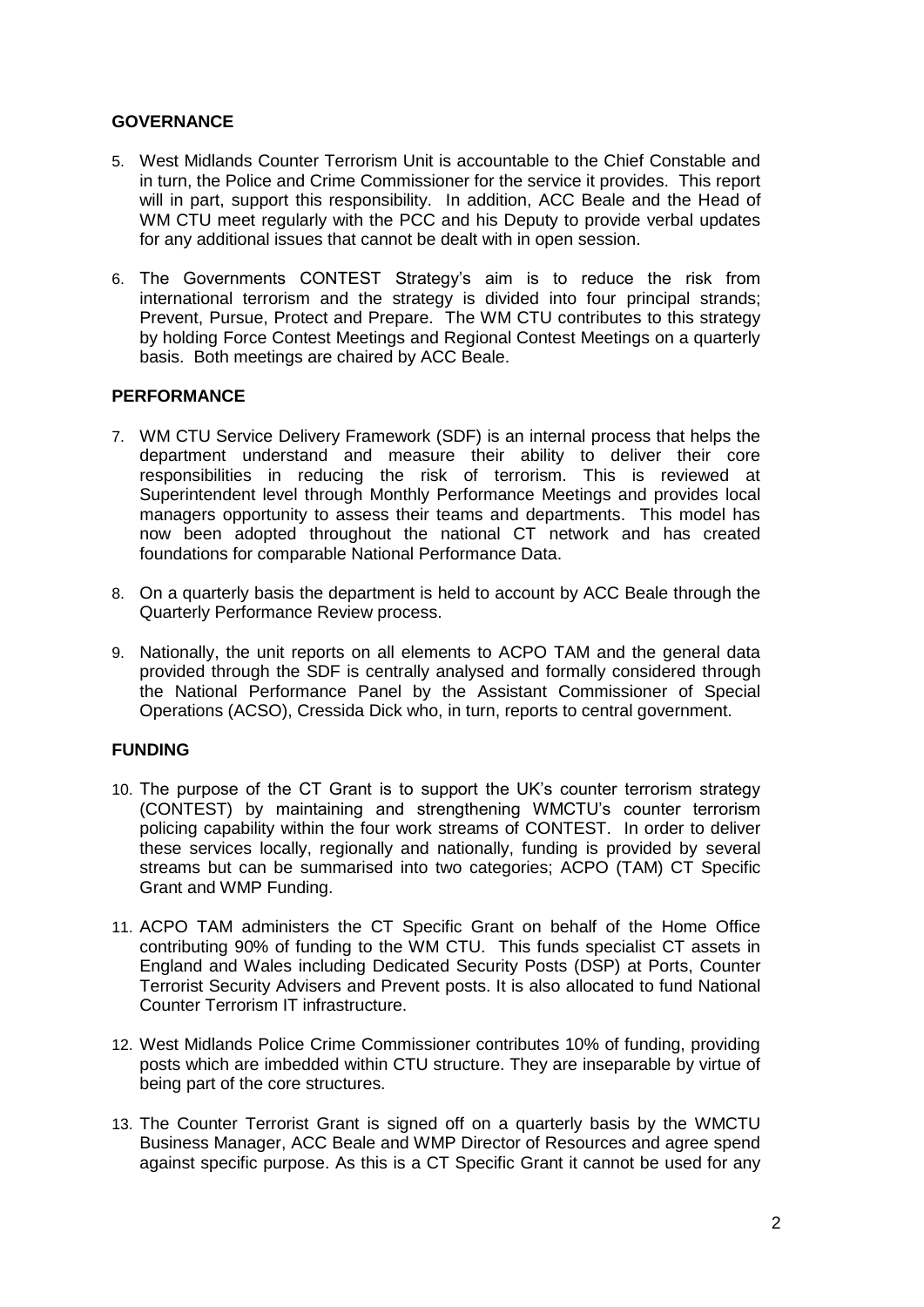other purpose than Counter Terrorism activities. Unlike a General Grant, under spends cannot be carried forward.

## **PREVENT**

- 14. West Midlands Police is at the forefront of implementing the Prevent agenda, which seeks to stop vulnerable individuals becoming violent extremists.
- 15. Prevent is one of the four key stands that make up the Government's counter terrorism strategy, CONTEST and leadership sits with the Local Authority. WMCTU works closely with the Local Authorities and partner agencies to help deliver the long term plan which is aimed at stopping vulnerable people from becoming involved with violent extremists.
- 16. The Prevent agenda focuses on building relationships with all members of the community and enhancing links with key organisations such as the local authority, schools and faith institutions etc.
- 17. Prevent's overall aims can be broken down into three key areas of business:
	- Responding to the ideological challenge of terrorism and the threat we face from those who promote it.
	- Preventing people from being drawn into terrorism and ensure that they are given appropriate advice and support; and
	- Working with sectors and institutions where there are risks of radicalisation which we need to address.
- 18. WMP as a whole has a responsibility to deliver the Prevent agenda and a bimonthly Prevent Board meeting attended by representatives from each LPU, Local Policing, the CTU and local authorities is held and able to make recommendations to the Contest Gold, chaired by ACC Beale.
- 19. The wider Prevent action plans across the force will now be driven through the borough's Counter Terrorism Local Profiles (CTLP) delivery plan and will be tactical, detailed actions agreed by the group, aimed at delivering against the CTLP recommendations. Clear ownership will be agreed to ensure that specific Police actions are 'owned' by the LPU lead and other actions by the relevant department lead from the Local Authority.

## **COUNTER TERRORISM LOCAL PROFILES (CTLPs)**

- 20. These documents are jointly produced by the Local Authority and partner agencies together with WM CTU Prevent Team. They outline the threat and vulnerability from terrorism and extremist activity within a specific geographical area. The main aims are as follows:
	- Develop a joint understanding amongst partners of the threats, vulnerabilities and risks relating to terrorism and non-violent extremism within an area.
	- Develop a two-way flow in the sharing of information to support the delivery of Prevent and other strands of CONTEST.
	- Identify information gaps, opportunities and suggest recommendations for local partnership and police activity.
	- Support the mainstreaming of Prevent activities into day to day policing, local government and partnership work.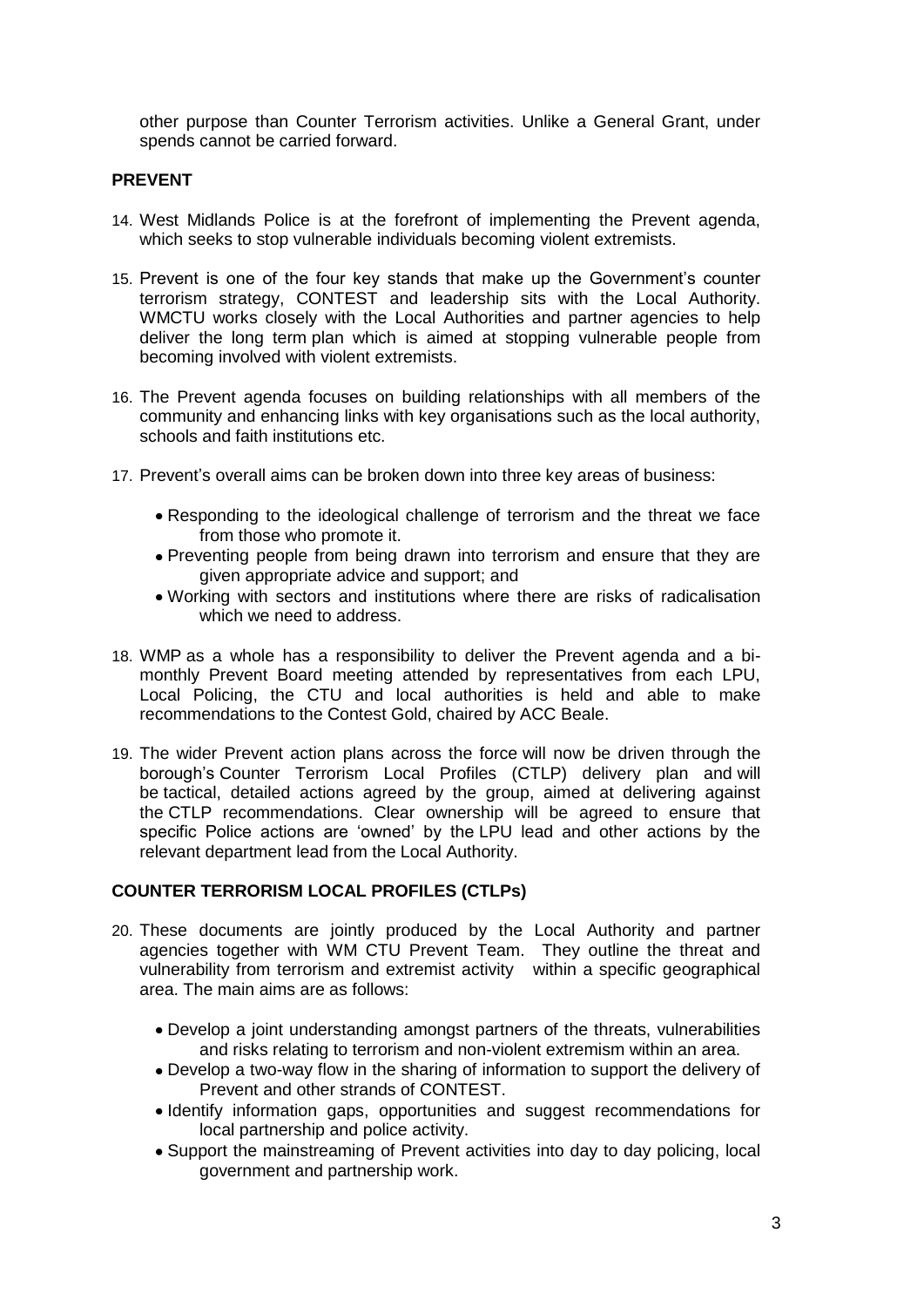- 21. The wider Prevent action plans across the force are driven through the borough's CTLP delivery plan and are tactical, detailed actions agreed by the group, aimed at delivering against the CTLP recommendations. Clear ownership is agreed to ensure that specific Police actions are 'owned' by the LPU lead, and other actions by the relevant department lead from the Local Authority.
- 22. An annual CTLP is produced for each of the seven local authority areas in the West Midlands Force. A Government Protective Marked (GPM) Secret version of each document is briefed to LPU Commanders and Chief Executives of each of these areas. This is followed by a GPM Restricted document which is briefed out to local policing departments and partners. Based upon the CTLP, a joint delivery plan is produced between the local authority and local police. These plans detail specific actions and allocate owners in order to address the strategic recommendations in the profile. These plans are reviewed quarterly in order to track progress and understand how local activity is impacting upon the threat picture.

### **SECURITY AND PARTNERSHIP OFFICERS (SPOs)**

- 23. Community engagement is vital and the unit has a group of specialist, uniformed officers (Security and Partnerships Officers) working on the ground, across the region, to build public trust and confidence. These officers are contributed by West Midlands Police and in a break with CT policing tradition, the uniformed Security and Partnerships Officers (SPOs) are located in all LPUs.
- 24. These SPOs network is crucial in providing support to LPUs and the CTU, working with partner agencies, such as the Health, education, faith and Children's Services, in diverting individuals away from extremism. They also lead on community engagement, training and information sharing and add to the existing capacity and capability of the WMCTU.
- 25. The West Midlands Police Prevent Team (including the SPO's) has received national recognition for the transparency it has provided to CT policing and is an example of best practice.

#### **CHANNEL**

- 26. Channel is a Local Authority led national initiative developed to provide support to protect and safeguard vulnerable individuals from being drawn into violent extremism and is one of the objectives of the government's Counter Terrorism (CONTEST) National Prevent strategy.
- 27. Channel is delivered at a local level and is based on other multi-agency risk management processes that have been successfully used to assess other kinds of risk in community settings.
- 28. It is a process rather than a specific intervention and aims to identify those at risk of being drawn into violent extremism, assess the nature and extent of that risk and refer cases to a multi-agency panel where supportive interventions, tailored to the needs of the individual, are deployed to reduce the risk. It is an example of the police, local authorities, partners and communities working together.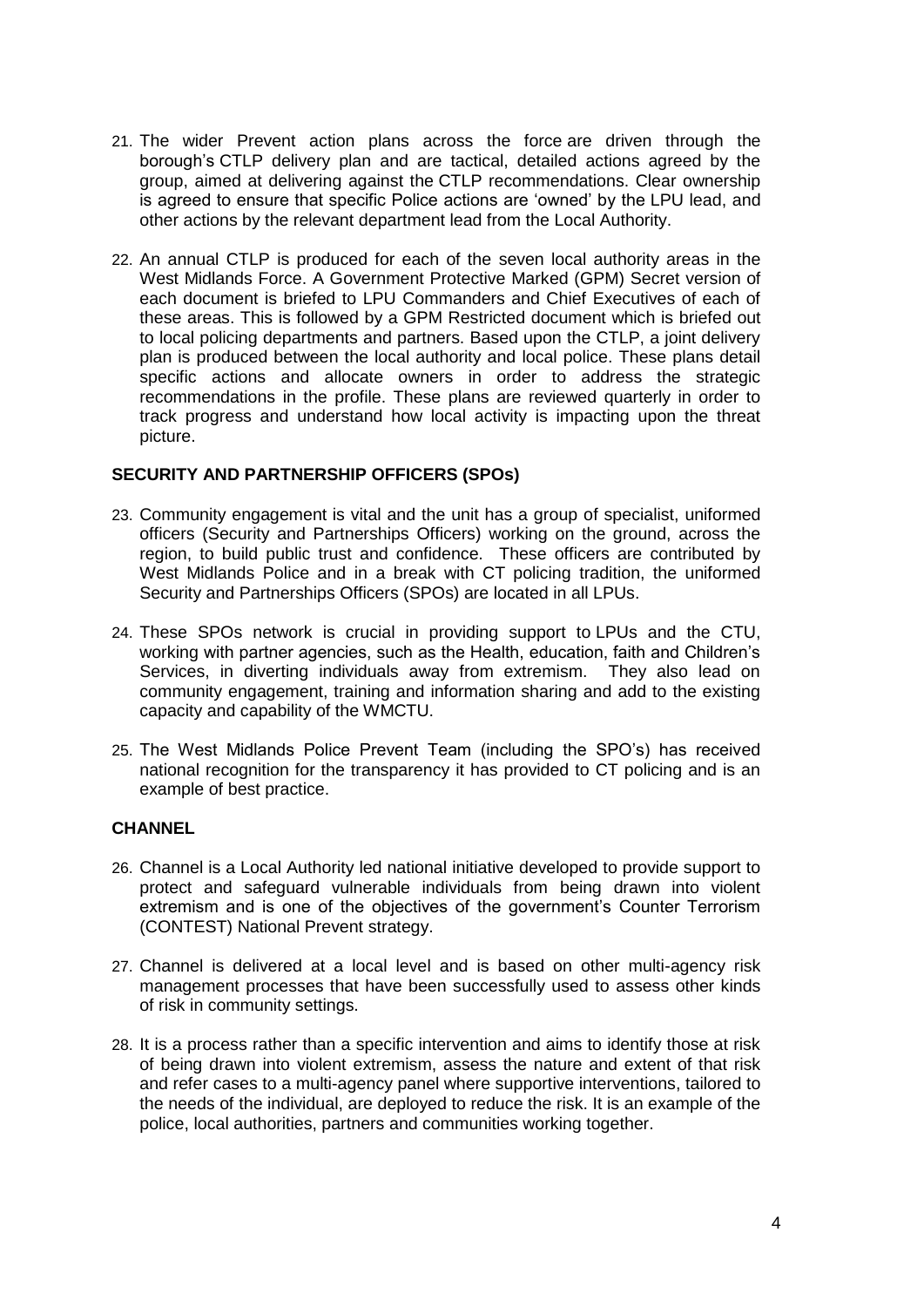# **PROTECT**

29. The purpose of Protect is to strengthen our protection against a terrorist attack in the UK or against our interests overseas and so reduce our vulnerability. Our priorities are informed by an annual National Risk Assessment, a version of which we publish, which assesses the threats we face and the vulnerabilities we have.

## **COUNTER TERRORISM SECURITY ADVISORS (CTSA)**

- 30. The West Midlands CTSA team are seen as one of the leading teams across the UK and play a key role in influencing and developing new ways of working. A new management information system designed by the team which helps to share information with Local Authorities on the progress around the crowded places recommendations has been seen as national best practice and adopted nationally.
- 31. The CTSAs area a regional asset and have a deployable capability to meet the heavy demand in the West Midlands region and support national CT policing. This was evidenced more recently in the terrorist attacks in Tipton, Wolverhampton, and Walsall referred to as Operation Clock Face. This saw the CTSA team oversee the delivery of protective security advice Islamic faith centres across the Force area in a 48 hrs period, leading to local communities feeling safer and building further confidence in West Midlands Police. This work to protect locations in light of an emerging threat has been seen as a ground breaking initiative gaining national recognition and praise from effected communities across the country.

### **PORTS**

- 32. Birmingham International Airport is the second largest airport outside of London and is the main airport within the WM CTU region, travelling to most destinations around the world.
- 33. The CTU Ports officers are responsible for gathering intelligence and evidence relating to terrorism, playing a key role in active investigations and building an intelligence picture on emerging threat issues. This is achieved through working closely in partnership with Local Policing, Aviation Authority, The United Kingdom Border Agency (UKBA), Security Services and other government departments in order to make our borders as safe as possible.
- 34. The department has a dedicated intelligence cell that processes and disseminates relevant intelligence gathered on passengers and freight, coming to and from the UK and beyond, to our partner agencies, LPUs and other forces.
- 35. The Primary legislative tool used by CTU Port officers is Schedule 7 of the Terrorism Act 2000. This appoints police or UKBA as 'examination officers' with powers linked to terrorism to detain, examine and search any person at a port who is there for the purpose of entering or leaving the United Kingdom or travelling by air within Great Britain.
- 36. Having become aware of the increasing sensitivities and responsibilities around this legislation, the department developed an Airport Engagement Team who lead on sharing information around the use of Schedule 7 powers at the airport. They have completed over 40 separate events within local communities and regionally to raise awareness and deal with local grievances. Visits from the West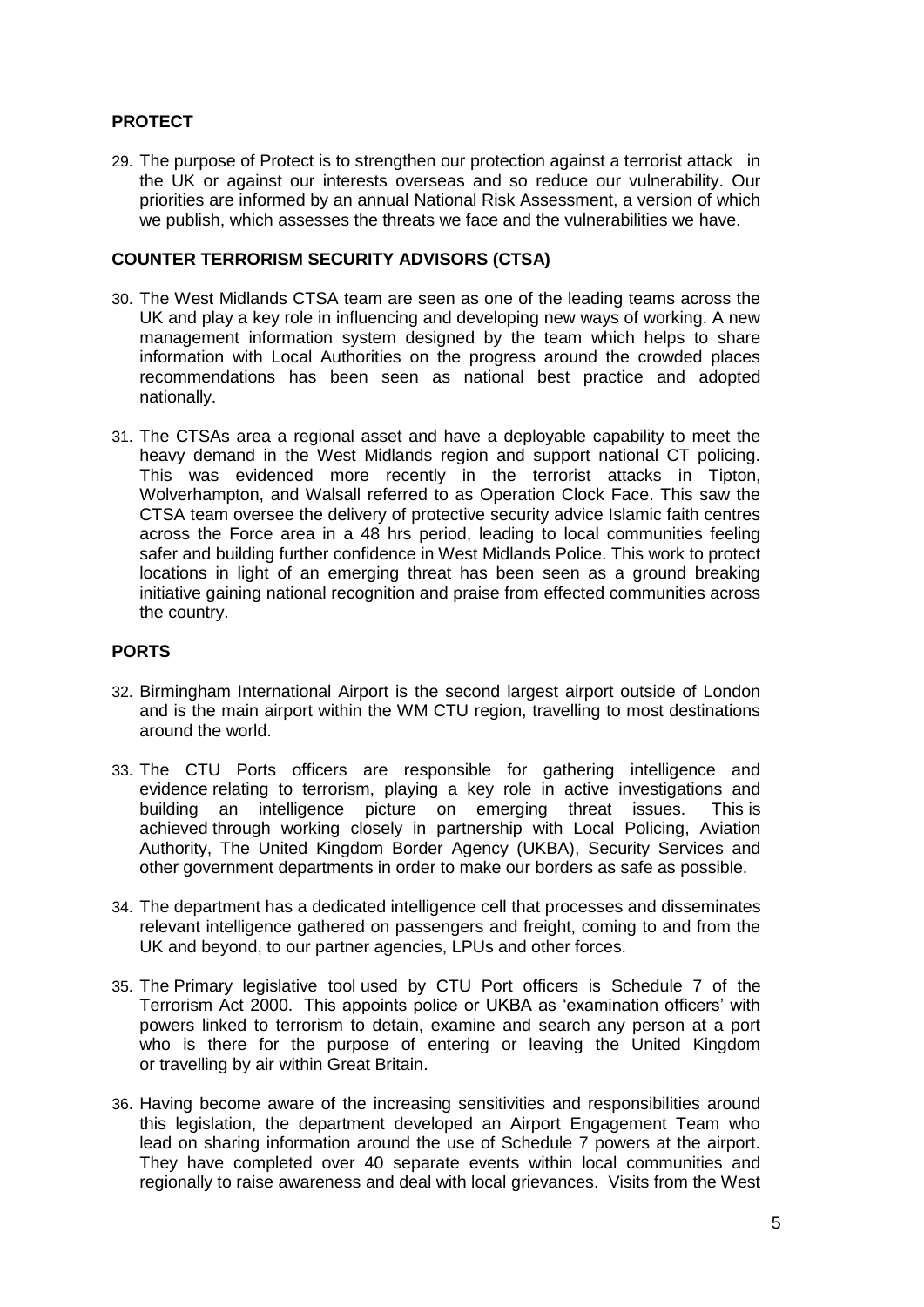Midlands Police PPC's office, Home office and the IPCC have been hosted by the team in order to raise awareness of what is done to tackle local concerns.

## **PROJECT INSIGHT**

- 37. This is a study by WMCTU, in conjunction with Cambridge University, to measure the experience of those subject to unsubstantiated Schedule 7 stops and is the only quantifiable evidence based study into the affect of the Schedule 7 legislation to date; all previous research has relied heavily upon anecdotal evidence as illustrated by David Anderson QC, the Governments Overseer of Counter Terrorism Legislation.
- 38. Those individuals who were stopped were randomly assigned to a formal checklist style intervention (Procedural Justice) or against a voucher and token (Experienced Utility) at the conclusion of the intervention to compensate them for their time.
- 39. Initial analysis suggests that the majority of those that were subject to Schedule 7 had a positive experience, particularly when the check list was applied.
- 40. Although the analysis is still ongoing the results have the potential to dispel a number of myths associated with Schedule 7 and its perception in communities. The findings will be formally published in 2014

### **PREPARE**

41. The work under the Prepare strand of CONTEST will ensure that WM CTU has the knowledge and guidance to optimally respond to the threat of terrorism before, during, and after an attack. The aim is to create and maintain a resilient CTU structure in the event of significant operational activity being undertaken.

### **WM CTU ORGANISATION LEARNING DEVELOPMENT (WMCTU OLD)**

- 42. WM CTU ensures that it takes every opportunity to learn and improve service delivery after operational activity.
- 43. The WM CTU OLD unit works to a comprehensive delivery plan for the West Midlands regional CT network, but also engages with other stakeholders as required on related matters of national significance.

The unit aims to:

- Maintain oversight of contingency planning and policy for WM CTU  $\bullet$
- Create and maintain a comprehensive testing and exercising programme for WM CTU and co-ordinate regional police force activity
- Ensure that CT operations and exercises are appropriately debriefed, and that the debriefing cycle is followed
- Undertake a logistical support role to WM CTU when Executive Action is undertaken
- Carry out a Horizon Scanning function and being aware of local, national and international developments around terrorism to assist preparedness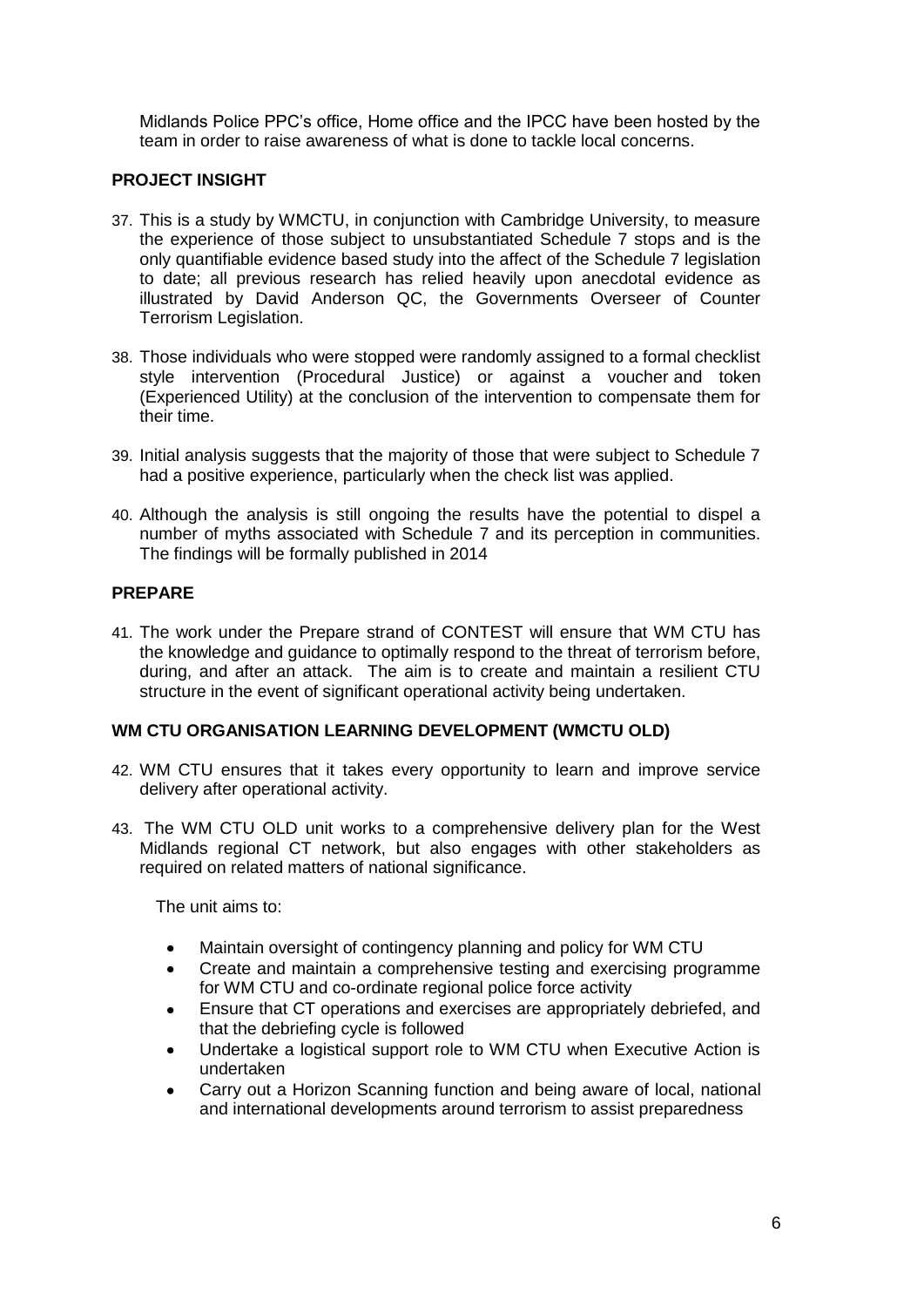## **THE ACPO TAM ORGANISATIONAL DEVELOPMENT UNIT (ODU)**

- 44. The ACPO (TAM) ODU is based within the West Midlands Force area but supports the national CT Network to achieve a seamless working relationship between staff through a process of continuous capability building facilitated by shared training, exercising, learning and debriefing. ACC Beale is the Lead.
- 45. The unit aims to prioritise, coordinate, quality assure & support:
	- Specialist CT Training
	- National CT Exercising
	- National operational de briefs
	- Supporting the implementation of learning across the CT network.

### **PURSUE**

- 46. The WM CTU Investigations Department has substantial capability to address both reactive and proactive investigation requirements. Through the national network it has the ability to draw in additional resources and capabilities as required.
- 47. Over several years, the WM CTU Investigations Department has either led or been involved on a significant proportion of high-profile national investigations that have extended beyond the West Midlands regional area and have a proven track record.
- 48. The demand from these operations resulted in the utilisation of all elements of the WM CTU and the department received substantial support from the national CT network in progressing investigations.

### **RECENT SIGNIFICANT INVESTIGATIONS UPDATES:**

## **OPERATION PITSFORD**

- 49. Between July and September 2011 West Midlands Counter Terrorism Unit conducted an investigation into a Birmingham based network of individuals. They were suspected of being involved in attack planning, terrorist fundraising, travelling to Pakistan for terrorist training and the facilitation of others abroad to undertake the same training.
- 50. In September 2011, seven persons from this network were arrested when it became known that the leaders of the group had commenced experimenting with chemicals with a desire to make Improvised Explosive Devices (IED). The group were known to have had discussions regarding conducting a suicide/bombing campaign with the aspiration that it would have been bigger than 7/7. Following their arrest the group were charged with offences under the Terrorism Act and remanded in custody.
- 51. The investigation continued into the larger network and led to further arrests. This group who were commonly referred to as 'The travellers' throughout all the legal proceedings were charged with offences under the Terrorism Act and also remanded in custody.
- 52. All persons, with the exception of three, pleaded guilty to offences of engaging in conduct in preparation of terrorist acts, contrary to the Terrorism Act 2006.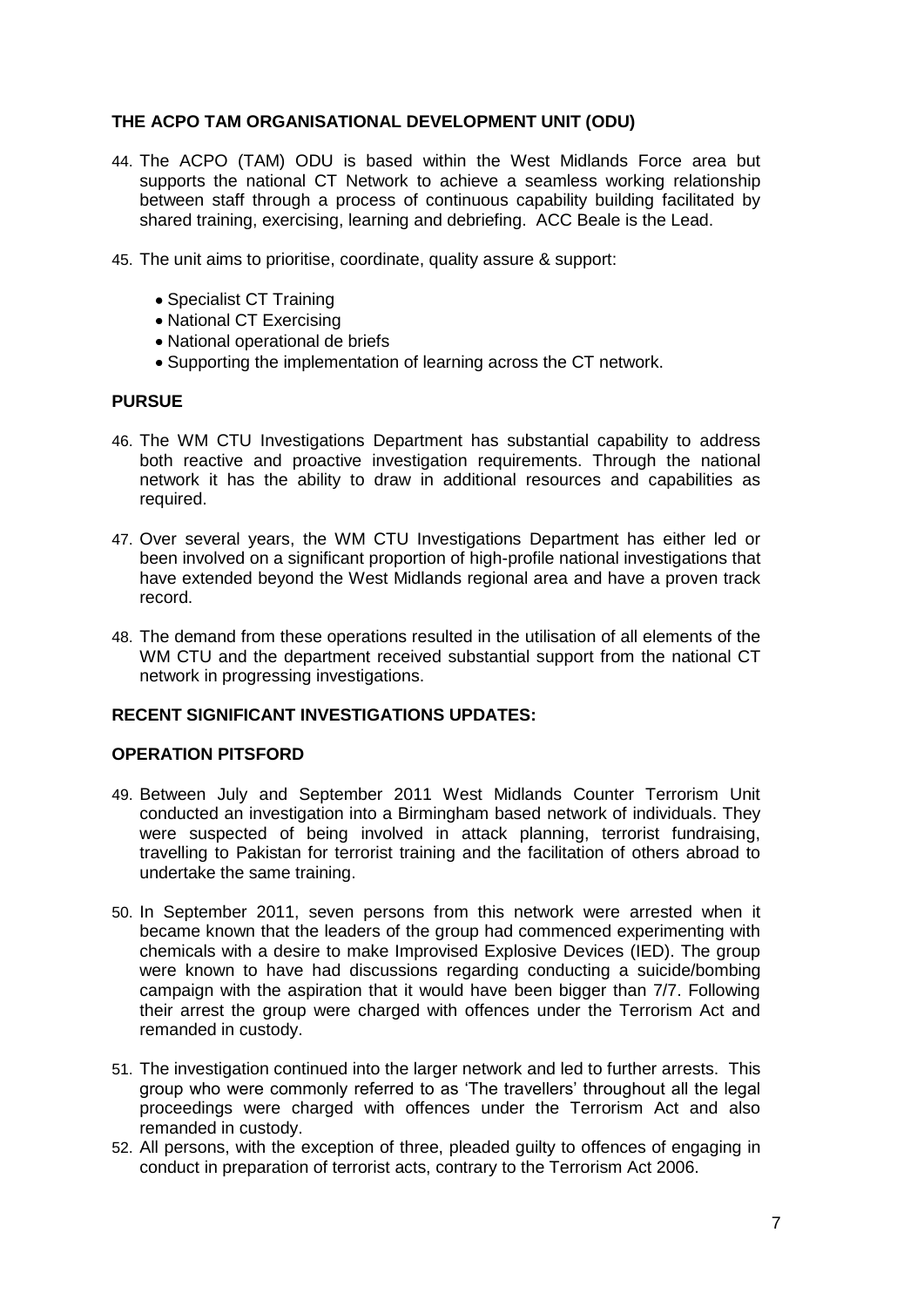53. Following a four month trial all persons were sentenced to lengthy terms of imprisonment.

### **OPERATION ALVA**

- 54. Operation Alva is the Investigation into six Birmingham men plotting to attack an English Defence League (EDL) rally in Dewsbury West Yorkshire on  $30<sup>th</sup>$  June 2012. An IED had been constructed by the men, who took the form of a large firework with shrapnel added; they also possessed knives, machetes and two sawn-off shot guns.
- 55. Five of the men travelled to Dewsbury on 30<sup>th</sup> June in two vehicles to find that the EDL rally had finished earlier than planned. On their return journey to Birmingham, a South Yorkshire police motorway patrol officer spotted a Renault Laguna and decided to carry out a routine stop check.
- 56. On examining the vehicle it was discovered that in the boot of the Renault Laguna, were the IED, guns and knives together with a partial component for a pipe bomb.
- 57. The following day, the three other members of the group were arrested. All were later charged with terrorism offences.
- 58. The investigation continued and evidenced the purchase of the vehicles. Large scale CCTV retrieval and viewing was undertaken which took many months to complete, together with ANPR work and convoy analysis. Hi - Tech and media viewing of thousands of hours of material demonstrated an ideology to show the mind set of these men that they had travelled to West Yorkshire on that day to commit an act of terrorism.
- 59. The six later appeared at Woolwich Crown Court and entered guilty pleas to Sec 5 TACT 2006. They were later sentenced at the Old Bailey receiving significant sentences.

## **OPERATION CLOCK FACE**

- 60. Operation Clock Face is the investigation into three explosions at or near mosques in the West Midlands area between  $21^{st}$  June 2013 and  $12^{th}$  July 2013. Through a meticulous CCTV trawl and viewing, a suspect was identified and arrested on  $18<sup>th</sup>$  July 2013. He was subsequently arrested for the murder of Mohammed Saleem (Op Emperor) on 29<sup>th</sup> April 2013.
- 61. On 22nd July 2013 the suspect was charged with the murder of Mr Saleem and at Westminster Magistrates court on 23<sup>rd</sup> July 2013 he was further charged with Terrorism Act and Explosive offences.
- 62. LAPSHYN appeared at The Old Bailey on Friday 25<sup>th</sup> October and was sentenced to Life Imprisonment and to serve a minimum of 40 years.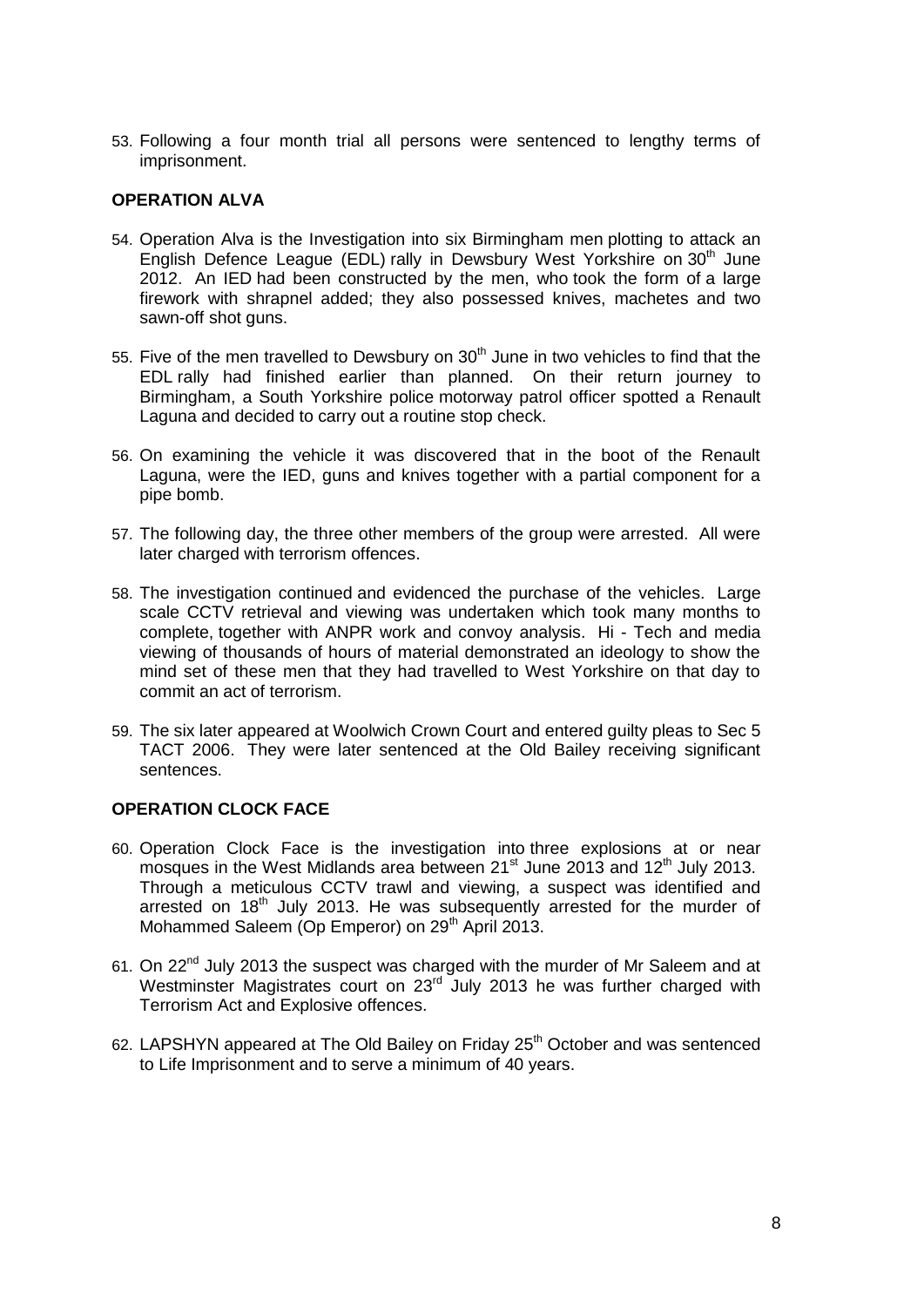## **INTERNATIONAL AND NATIONAL THREAT ASSESSMENTS**

## **INTERNATIONAL THREAT**

- 63. International Terrorism presents the greatest threat to the UK in terms of Counter Terrorism (CT) and Domestic Extremism (DE). The current threat level is **SUBSTANTIAL** = an attack is a strong possibility.
- 64. Islamist extremists continue to view the UK as a legitimate and high priority target for attack, both at home and abroad.
- 65. Whilst sustained activities against the Federally Administered Tribal Areas (FATA) have severely disrupted Al Qaeda's (AQ) ability, the group and their key affiliates have displayed resilience and attack planning remains a principal threat.
- 66. Increasingly, the greatest risk of attack planning emanates from self organised domestic plots inspired by AQ ideology.
- 67. Travel presents an ongoing threat nationally. Whilst the FATA remains an attractive destination, Syria in particular has transformed from a hub for facilitation, into the most accessible jihadist theatre.

### **NORTHERN IRELAND RELATED TERRORISM**

- 68. The overall threat to the UK mainland from Northern Irish Related Terrorism is **MODERATE** = an attack is possible but not likely.
- 69. There is no intelligence to suggest dissident republican groups are currently engaged in attack planning in, or against the mainland.

## **AREAS OF BUSINESS UPDATES – PEOPLE AND SKILLS**

### **PEOPLE AND SKILLS BOARD**

- 70. A Board chaired by ACC Beale was established to oversee the delivery, effectiveness and ongoing development of the strategy. The Board includes functional leads for Learning and Development, Human Resources, Professional Standards, the Design Authority and a Chief Superintendent who will provide the link between organisational development and operational delivery. The Board is accountable to the Organisational Change Programme Board and will report on progress to the Police and Crime Commissioner periodically.
- 71. The approach reflects the principle that the way the staff of West Midlands Police behave and operate with each other internally needs to reflect the behaviour and values we aspire to externally in our dealings with the public. Themes of empowerment, improvement, working together and customer focus are therefore integral to all aspects of the People and Skills Strategy.
- 72. We aim to build a learning organisation which can go from strength to strength by taking a joined up approach to driving continuous improvement, ensuring that good practice and lessons learnt are shared between various parts of the organisations and with partners.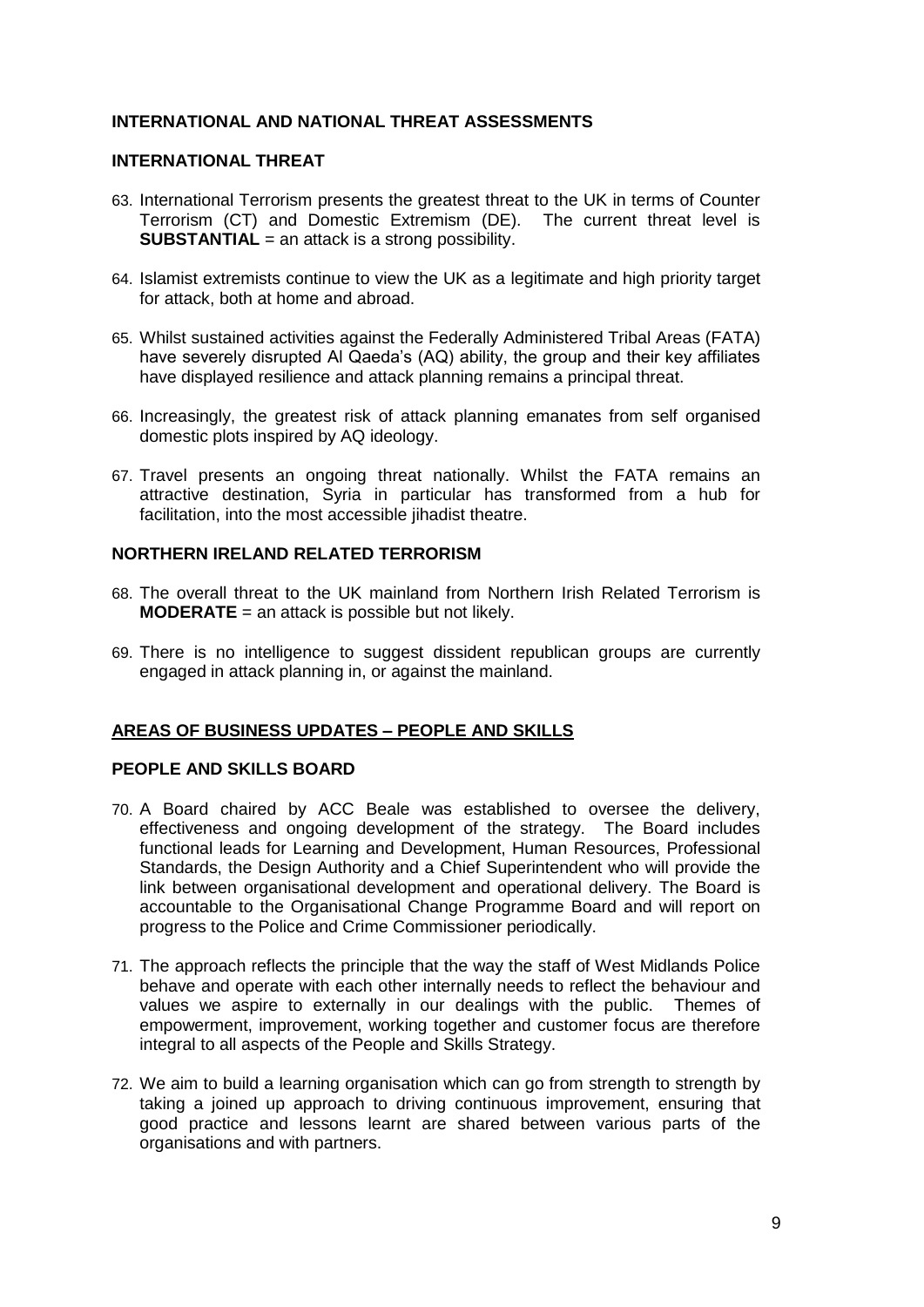- 73. Delivering a significant change agenda with considerably reduced staffing levels and budgets can only be achieved by adopting a greater focus on outcomes, efficient ways of working and a more collaborative, interdepartmental style of working in keeping with the broader culture change we are seeking to embed. This strategy which will be jointly delivered by the functional heads of HR, Learning and Development and Professional Services supports and reflects this approach.
- 74. The People and Skills strategy takes forward "cross cutting" work streams, and should be read alongside the individual departmental plans to appreciate the totality the commitment being made by West Midlands Police to supporting its staff deliver our services. It is intended that the People and Skills work streams, once implemented and quality assured, will be handed over to a lead department as "business as usual". The strategy itself will continue to evolve over time in response to emerging requirements.

### **IMPLEMENTATION PLAN**

- 75. The implementation plan has been drawn up and agreed by the Board. It sets out those cross cutting people and skills deliverables which will enable the West Midlands Police Force to develop people who are capable and effective in delivering their roles; improve productivity of staff and assets and improve diversity throughout the Force through the recruitment and progression processes
- 76. In taking this forward, we will continue to engage with the workforce, senior leadership, external partners and communities.

### **EFFECTIVE LEADERSHIP AT EVERY LEVEL**

- 77. A new Leadership Development Framework has been put in place which is aligned to the Police Promotional Framework, and provides newly designed, bespoke leadership development programmes for each level of leadership from first Sergeant to Chief Superintendent at the point of promotion. The design is based on extensive research carried out by members of the High Potential Development Scheme which included a review of best practice externally.
- 78. Courses for newly promoted Inspectors', Superintendents and Chief Superintendents have been delivered. Design and delivery of the Chief Inspectors, Sergeants, Special Sergeants and Special Inspectors is programmed to coincide with promotion processes. Courses are being debriefed as they are rolled out to identify key themes and inform future developments and an evaluation process is underway which includes evaluation of impact on subsequent performance and behaviours. Initial evaluation has been extremely positive.
- 79. Police staff promotions are few and relatively ad hoc. Where these occur, police staff will be provided with an individualised leadership development plan built around a package of personalised coaching.
- 80. Leadership development for existing police staff and officer leaders is being tailored and targeted to simultaneously support major organisational change programmes, eg. Bespoke Management Development for new Supervisory teams within Force Contact, the Shared Service Centre and Information Services. A programme of Leadership Master Classes delivered by external speakers is being drawn up to compliment the programme of Continuous Professional Development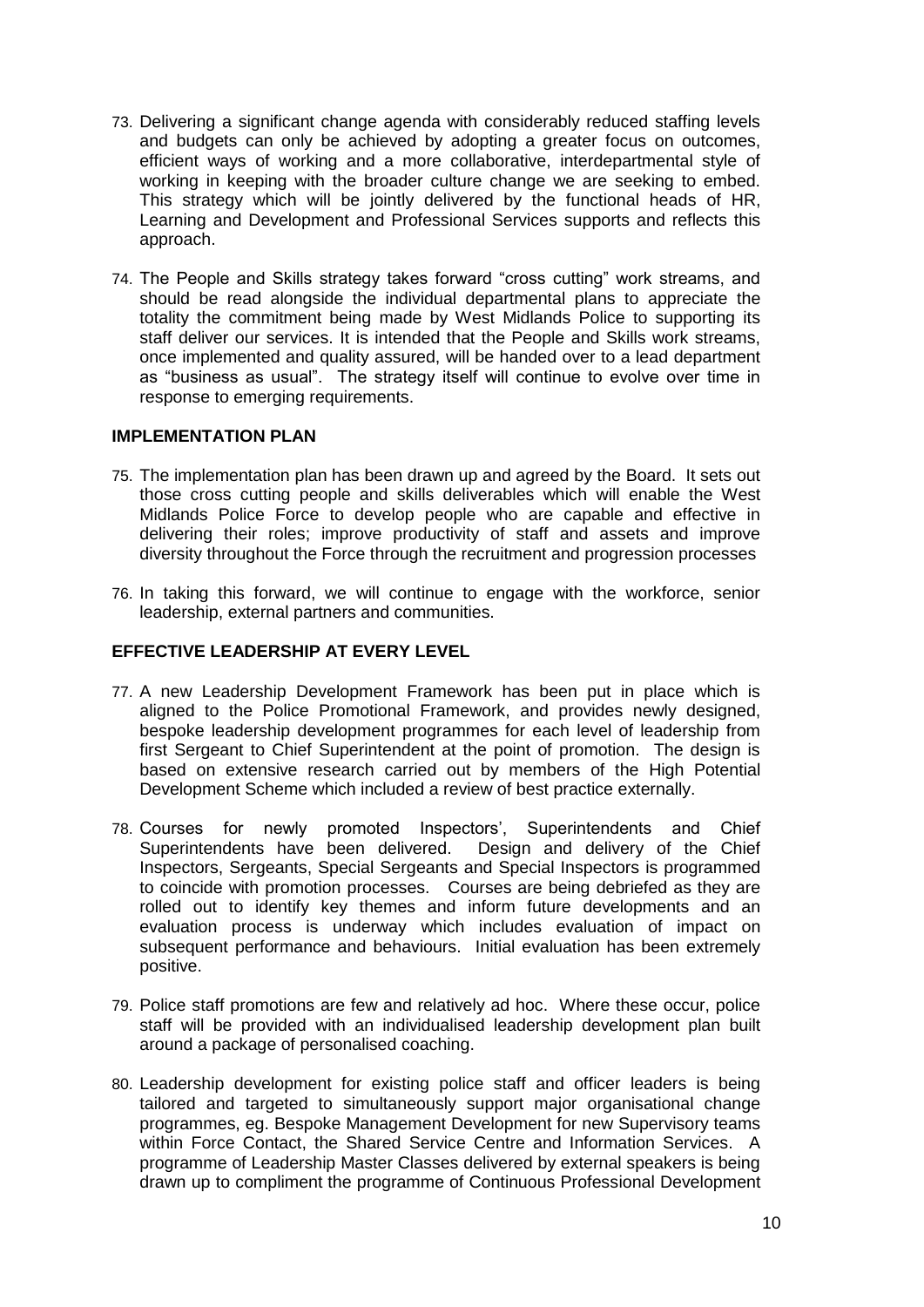days currently available. Training days for existing police officer and staff supervisors have been aligned to organisational change programmes: Quarter 1 focused on Managing People, Quarter 2 on Pride in Our Police. Quarter 3 is focused on vulnerable groups (Operation Sentinel) and (is being delivered in partnership with a theatre in education group experienced in working with vulnerable groups). Quarter 4 will focus on Search within the context of customer experience.

- 81. Customised leadership development support (consultancy) is now being provided to LPUs and departmental leadership teams focused around specific change and improvement issues identified by those teams. 80% of LPU Senior Leadership Teams (SLT) have availed themselves of this facility to date, as have the following departments; Central Justice Services (CJS), Fleet Services, Force CID (FCID), Force Contact, Information Services (IS), Intelligence (Intel), Operations (Ops), Shared Services, CTU, Organisation & Service Development (OSD), Forensic Services Departments and feedback has been very positive.
- 82. First steps have been taken to establish a robust pipeline of leadership talent via talent management and succession planning mechanisms with a view to roll out within the force during 2014/15).

## **APPROPRIATELY SKILLED, MOTIVATED AND ENGAGED STAFF**

- 83. The following steps have been taken to facilitate a workforce who is more representative of the community at all levels, for example by encouraging future Black Minority Ethnicity (BME) applicants to join the force. The BME delivery plan is finalised, subject to approval at EDHR Board. A community engagement strategy will be in place in Quarter 4, linked to protected characteristics. A special recruitment campaign has produced approximately 22% BME representations. The Police Community Support Oofficer (PCSO) campaign will be evaluated in Quarter 3.
	- Development of a menu of options allowing individuals more flexibility  $\bullet$ around their working hours, patterns and location, linked to organisational requirements and development of technology and estate strategies, is being progressed under the New Ways of Working Programme.
	- Development of an on-line induction to West Midlands Police and  $\bullet$ individual departments for new starters and those moving with the organisation will also be taken forward under the New Ways of Working Programme. This will be complimented by role specific induction by line managers supported by a flexible checklist tool.
	- A formal succession plan for key leadership, specialist and operational  $\bullet$ roles is to be introduced in order to ensure ongoing workforce resilience across the force and is currently being tested by the Resources Directorate Management Team.
	- A talent management framework will be established for both police staff  $\bullet$ and officers, to ensure the Force remains resilient in service delivery and to enable talent to be shared across the force.
	- A key component will be to develop and equip senior leadership teams to recognise, develop and manage officer and staff talent within all sections of the workforce and establish a simple mechanism to link this to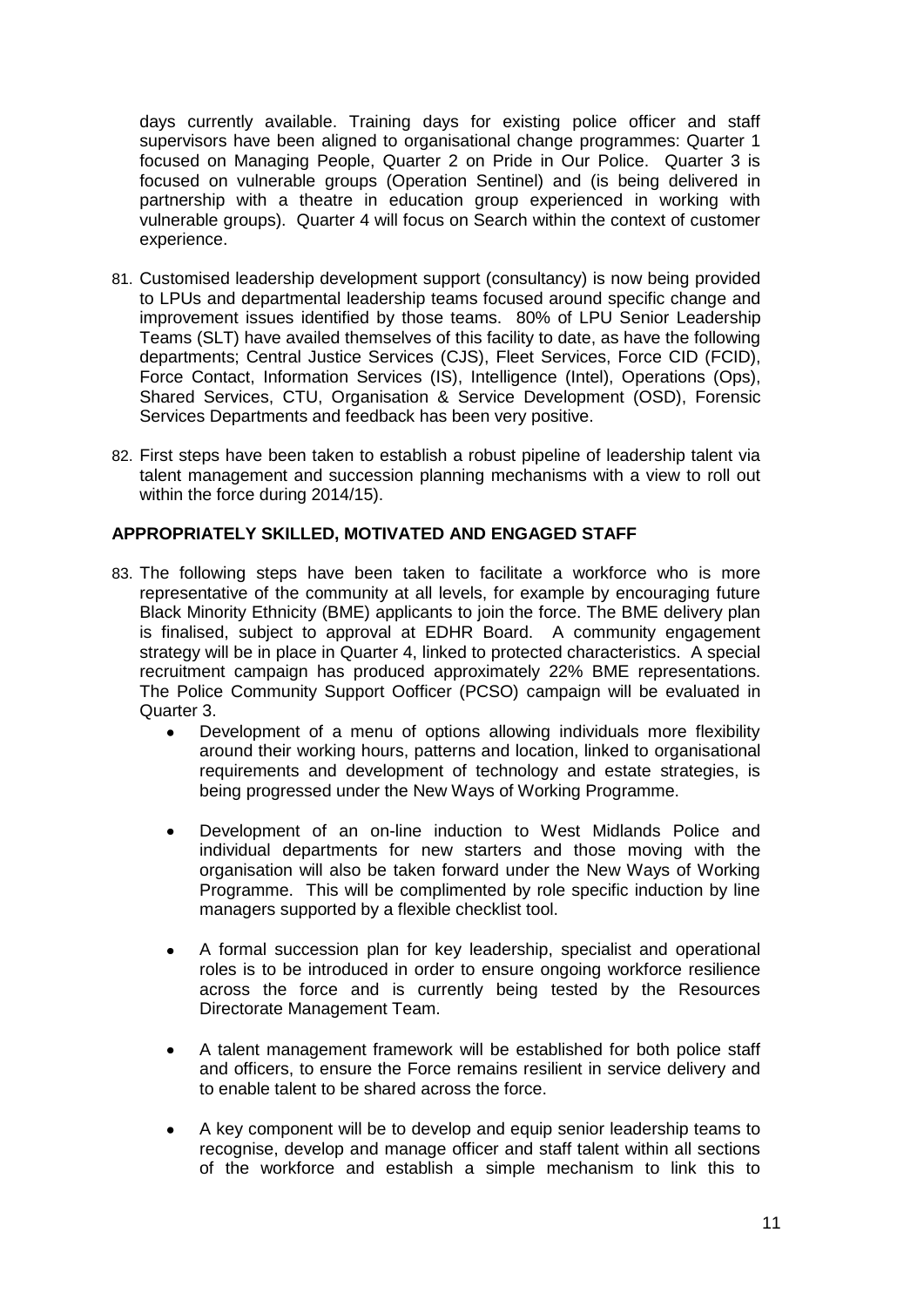promotion and succession planning processes. Tools and techniques for use by SLT have been tested within FCID SLT and are being further developed.

- A revised High Potential Development Scheme (HPDS) which includes both police officers *and* staff up to and including band D, which will be introduced and form part of an integrated talent management and succession planning process.
- Opportunities to progress talent from within and outside of the organisation through the proposed National Accelerated Promotion Scheme will be explored subject to Winsor proposals/workforce requirements for police officers and staff.
- $\bullet$ Action learning sets to be facilitated for high potential BME officers and staff with a view to these becoming self-managed. Approaches adopted in other organisations have been reviewed and are being considered.

## **DEMONSTRATIONG STANDARDS AND BEHAVIOURS THE PUBLIC EXPECTS AND VALUES**

- 84. Under the banner of **"**Pride in our Police**,"** a programme and supporting framework which places  $1<sup>st</sup>$  and  $2<sup>nd</sup>$  line supervisors at the heart of defining and driving up standards, values, behaviours and in turn service delivery, has been developed and is being rolled out. First and second line managers at each LPU and Department have been empowered and equipped to drive up standards in their areas based on locally determined priorities driven by them with support from their SLT. A one day training course developed and delivered in partnership with supervisors themselves has been rolled out and they have been equipped with practical support, such as survey tools, to enable them to take this forward. Initial feedback is very positive. A communications campaign focusing on specific, generic standards has been rolled out as part of this. There will be a more detailed assessment of the impact as it begins to embed. However, this is ongoing programme and will continue to evolve.
- 85. An Action Plan to support the people and cultural change components arising from the Customer Journey work will be established as part of the People and Skills Strategy once governance arrangements are in place through which to identify requirements.
- 86. The Electronic Development Review (eDR) system is to be reviewed with a view to further development to align with the Emerging Talent Management Framework, capability management and new ways of working. Following the initial review, this work will be taken forward under the New Ways of Working Programme.
- 87. Human Resources (HR) and Professional Standards Department (PSD) misconduct and complaints investigation practices are to be aligned through joint attendance by HR/PSD staff at tasking management meetings as joint case management work. Scoping work is planned on the development of misconduct procedures taking account of stage two transfer arrangements.
- 88. Initiatives are being undertaken to encourage more proportionate representation of BME employees in specialist departments. Local measures are in place to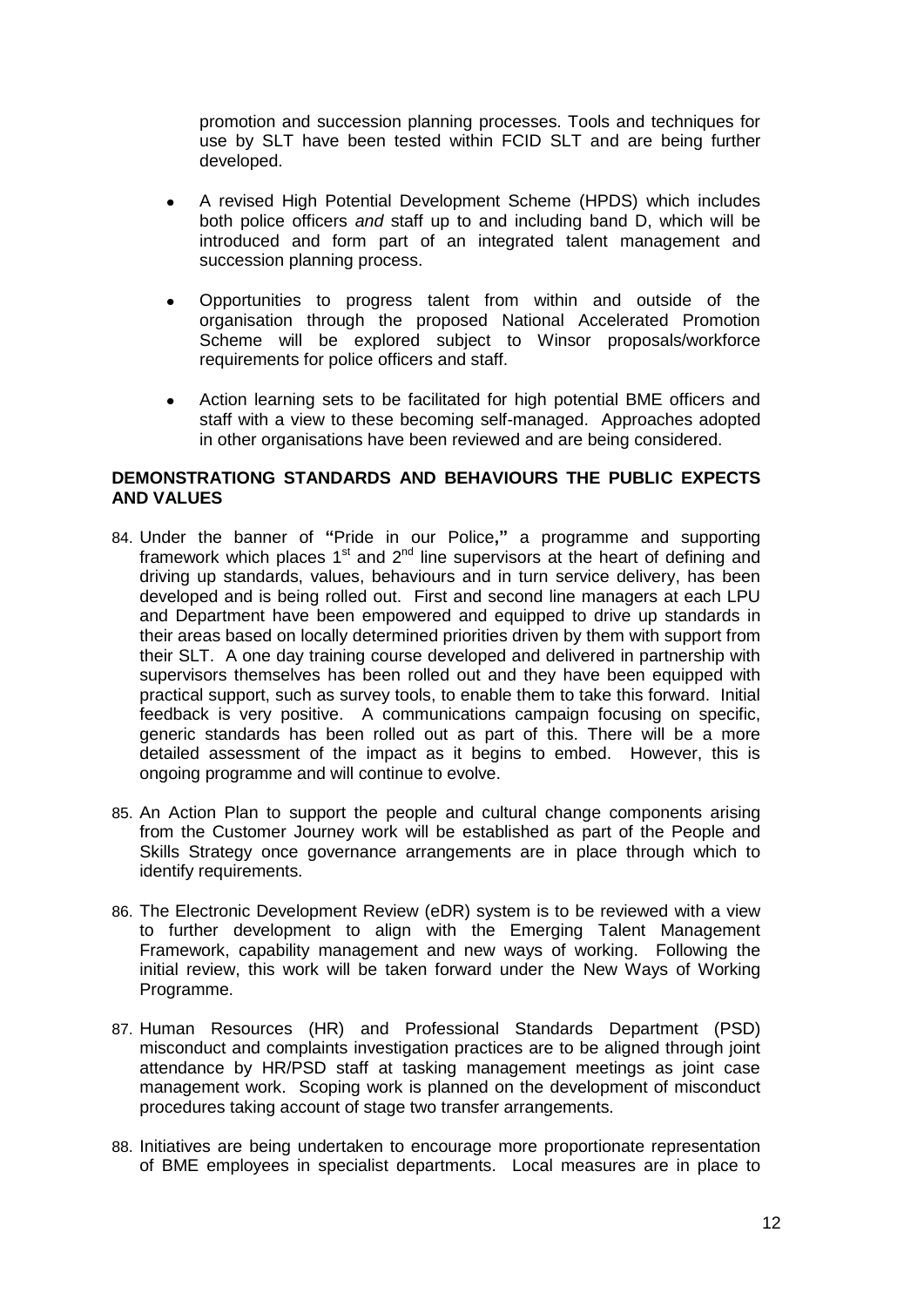communicate opportunities available in specialist departments and consideration of BME representation levels is taken into account in posting decisions.

89. Many of the combined measures outlined above will help enhance line manager capability in managing and supporting staff, addressing poor performance and spotting indicators of misconduct and corruption, through information, training and HR support. Now that many of these are underway or in development the Board will revisit this area to identify any further actions required.

### **IMPROVING SERVICE TO THE PUBLIC**

- 90. The resource allocation models used to support deployments across neighbourhood and response policing and other specialist functions have been developed and updated. Resource Allocation Models for PCSOs & Specials are in place and the Police Officer Allocation Model is to be reviewed, following outcome of Service Transformation Programme by Quarter 4.
- 91. The Senior Management Review has been completed and proposals agreed in principle. The implementation process will be scoped for approval by Quarter 4.
- 92. A smarter approach will be adopted for the utilisation of restricted police officers and staff and more effective handover of roles. Terms of Reference for the review have been agreed and the recommendations will be implemented.
- 93. A matrix of training requirements for core roles has been developed for the larger areas of the workforce, as a basis for identifying, prioritising and targeting essential skills for role training provision, and to inform talent management and succession planning development interventions. This needs to be completed for smaller areas and rolled out.
- 94. Work has been done with leadership teams to understand and address barriers to abstracting people for training and development and resulting inefficiencies. This has resulted in improvements and information which will be fed into the current resource management review.
- 95. The People and Skills components of the New Ways of Working Programme will be identified and facilitated via the New Ways of Working Programme. This is likely to include for example, managing remotely and IT up skilling.
- 96. An audit of existing role profiles is taking place to support identification of skills requirements. Workplace planning projections for the period of the new Comprehensive Spending Review (CSR) have been produced to support operational decision making with regard to future workforce needs.

### **AREA OF BUSINESS UPDATE– EQUALITY, DIVERSITY AND HUMAN RIGHTS (EDHR)**

## **BACKGROUND**

97. WMP EDHR Strategy sets out our diversity and equality ambitions and how we propose to serve our communities and protect them from harm, through our service delivery. One of our key objectives is to embed a consistent approach to delivering our EDHR Strategy across the organisation that is driven from the top down and informed by the bottom up.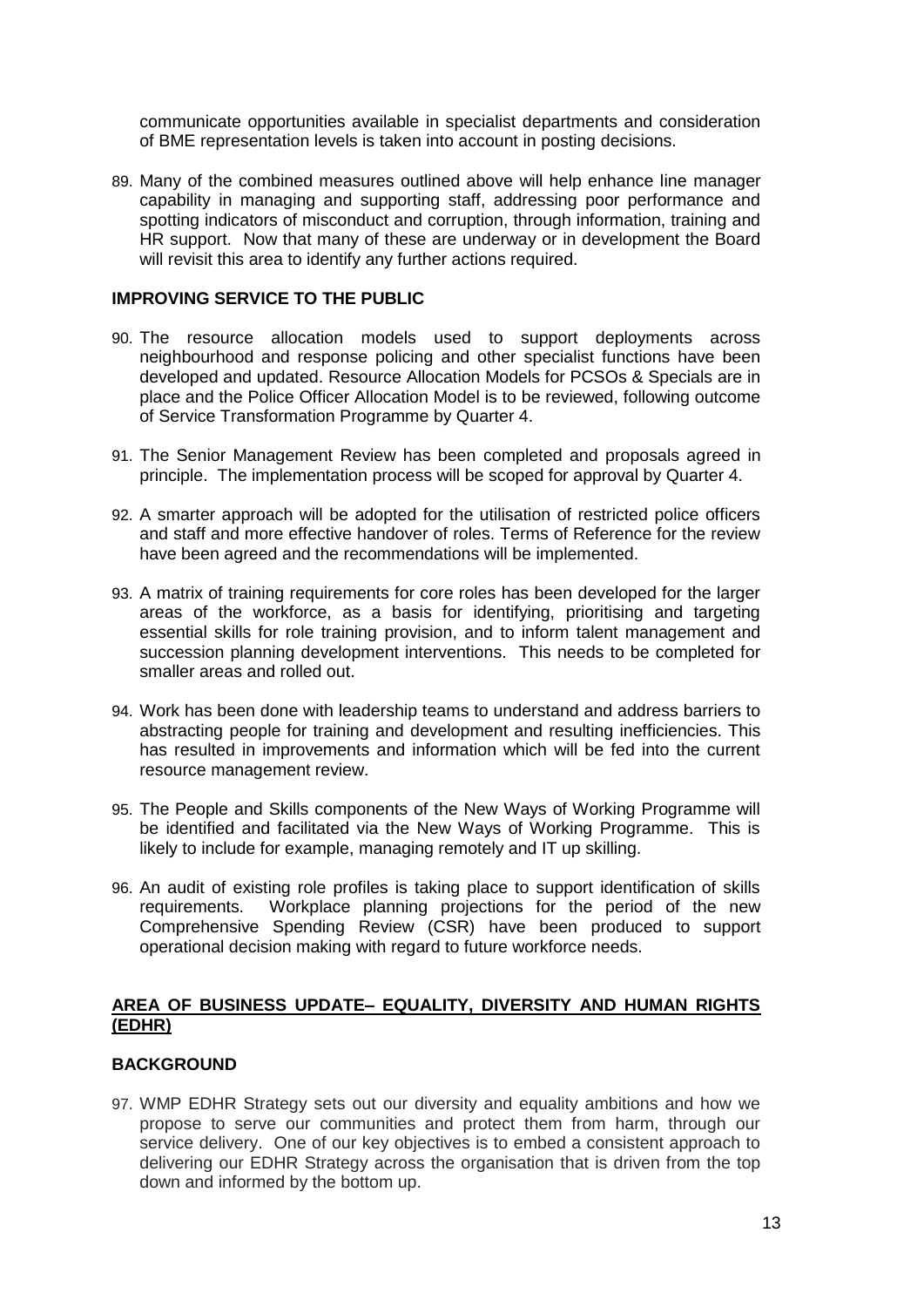98. We will build equality into organisational processes to ensure we deliver a fair, transparent and cost effective service to the communities we serve. We will ensure there is visible and accountable leadership at all levels within the organisation to deliver the EDHR Strategy.

## **EQUALITY, DIVERSITY AND HUMAN RIGHTS (EDHR)**

99. The following outlines the key areas of EDHR delivery:

- Manage equality & diversity through staff support associations (SSA) &  $\bullet$ first contact advisors (FCA)
- Legal compliance, strategic advice and implementation of equality, diversity & human rights (EDHR)
- Provision of equality impact assessment (EQIA) across WMP
- Implement, educate and review College of Policing Equality Improvement Model for the police service.
- Provision of EDHR tactical advice to Gold and other operation
- 100. Current key work streams:
	- BME Progression and recruitment project plan underway with a view to  $\bullet$ updating Command Team in November
	- Annual review of EDHR Legal objectives to ensure they are relevant and  $\bullet$ fit for purpose.
	- Delivered Maternity conference on September 16th with over 100 attendees.
	- Appointed a secondee to cover Age and Disability while Naila Suleman is  $\bullet$ seconded to BME project, starting 14/10/13.
	- Commencing data collation for publishing data in January 2014 in line with  $\bullet$ legal requirement.

## **ROLE OF ACC SECURITY IN RELATION TO THIS AREA OF BUSINESS**

101. ACC Security has the Gold Commander role for EDHR. This is a proactive role to support this area of business. There are regular meetings held with the EDHR lead and Head of HR to ensure effective delivery of the portfolio. ACC Security also chairs a quarterly EDHR Strategic Board with Command Team and key internal and external EDHR members. This Board monitors the performance portal measures and supporting evidence to ensure that it meets the required legislative and organisational standards and ensures that WMP meets its legislative duties under the Equality Act 2010 and the Human Rights Act 1998. In addition, the board also provides generic business support to the seven staff support associations (SSAs) to enable WMP to meet these duties.

## **EDHR BOARD FUNCTIONS**

102. The Board was originally set up to provide Command Team leadership and scrutiny of the EDHR portfolio. This visible leadership is important to ensure that workforce takes seriously their individual responsibilities in delivering EDHR locally. The Board also has themed presentations and updates from the command team members on their themed strand. Recently there have been updates on Gender Identity and Age.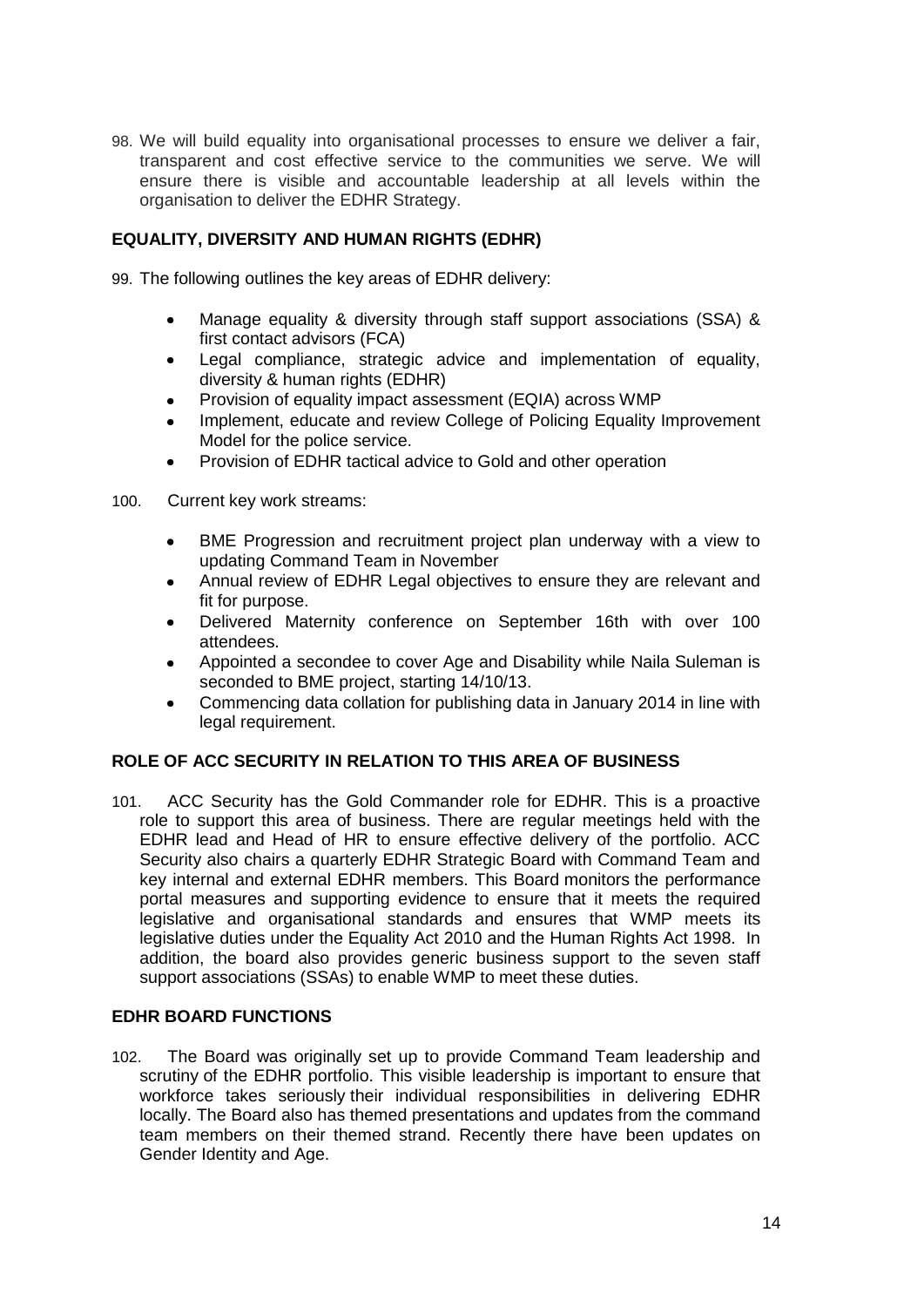- 103. Membership of the Board is also made up from BRAP an external third sector equality group and there is periodic attendance from the College of policing EDHR lead.
- 104. Each LPU and Department has a local EDHR objective or set of objectives in addition to working towards supporting the Corporate Objectives. LPUs and Departments hold regular EDHR meetings which are under the supervision of the Diversity Champion. Diversity Champions are either Superintendents of Local Policing or Heads of Department. There is an additional quarterly Diversity Champion's meeting where current local issues and good practice are discussed and shared.

## **KEY ELEMENTS IN THE POLICE AND CRIME PLAN THAT ARE RELEVANT TO EDHR**

- 105. The BME recruitment and progression plan is currently being developed and will be in place to start delivering a range of initiatives to support upcoming promotion processes, recruitment and progression for Police staff.
- 106. Hate Crime objectives are incorporated into the EDHR corporate objectives plan. These are monitored by the EDHR Board. EDHR advice and guidance is provided to the Gold structure that oversees Hate Crime via the five hate crime reference groups.
- 107. The corporate EDHR objectives also support the delivery of local initiatives to engage diverse communities and understand their needs, for example a requirement to set up Independent Advisory Groups (IAG) and reference groups and to understand local demographics.

## **COMMAND TEAM MEMBERS AS "CHAMPIONS" FOR PARTICULAR EDHR "STRANDS"**

108. In order to fulfil the above, each member of WMP Command Team personally takes responsibility for a protected group and a Staff Support Association (SSA). Chris Price – Age; ACC Beale – Transgender; ACC Forsyth – Disability, ACC Rowe – Race and Religion; ACC Cann – LGBT and DCC Thompson – Gender.

The role of the Command Team members:

- $\bullet$ Strategic Leader to support the Staff Support Association with visible presence at key events.
- To be visible and accessible to the Chair and its membership and to ensure the work they do is valued at the highest level within the organisation.
- To provide assistance and guidance around the role of the SSA in supporting WMP in its understanding of the needs of communities.
- To provide assistance and guidance to the SSA in its delivery against the EDHR Strategy.
- To assist in setting achievable objectives for the SSA that will support its  $\bullet$ membership to achieve their full potential within the organisation either through progression or specialism within key roles.
- To act as a sounding board for the Chair with regard to any concerns, ideas, blockages, vulnerabilities that are not being addressed in the existing Governance structure.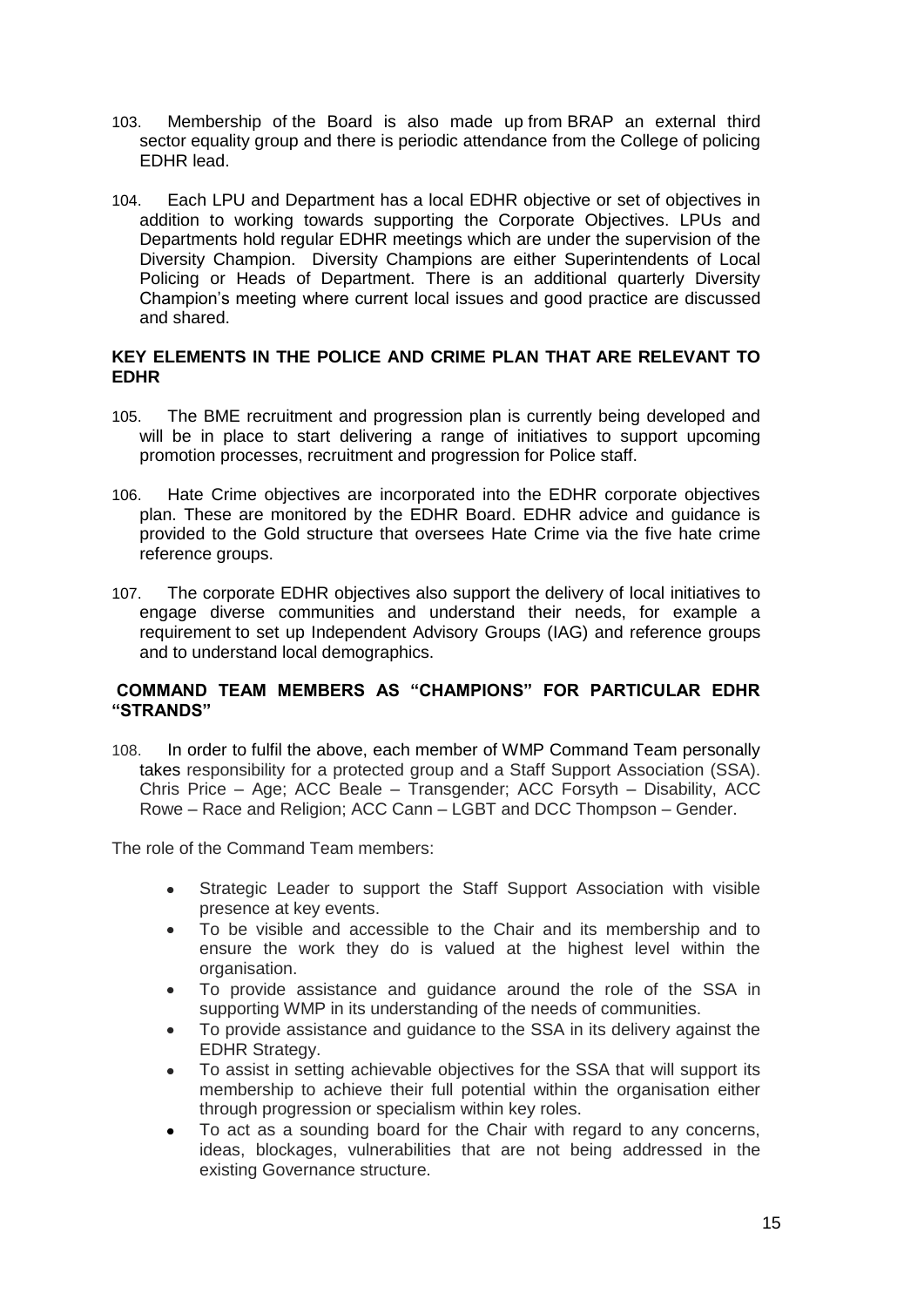### **LEGAL IMPLICATIONS**

109. The above delivery is determined by the Public Sector Equality Duty and Specific Duties incorporated into the Equality Act 2010.

## **AREA OF BUSINESS UPDATES – EVIDENCE BASED POLICING**

### **BACKGROUND**

- 110. Evidence based policing is a growing area nationally; in times of increased financial constraint good quality evidence based research demonstrating 'what works' can be used to influence and shape delivery of policing, aid decision making and resource allocation, and demonstrate a sound basis on which to manage risk.
- 111. Research opportunities between West Midlands Police (WMP) and academic institutions have historically been based on an opportunistic and entrepreneurial basis which in the current economic climate is unsustainable. There have been many different approaches to engage with universities, this has included direct approaches from members of staff to the university for specific subject expertise and vice versa. Financial support has also been given to staff members to complete postgraduate courses however the outcomes of this have not been well exploited.
- 112. Recent changes have been made to this area of work to ensure the longer term strategic direction of evidence based policing.

## **STRATEGIC BOARD**

- 113. In order to provide governance around the future of evidence based research a strategic board headed by ACC (Security) and meets quarterly. The terms of reference for this board include:
	- Commissioning of research projects, ensuring they are linked to WMP strategic priorities.
	- **•** Tracking of research projects to ensure they progress as planned, and to ensure the benefits are fully understood.
	- **•** Implementation of findings to improve service delivery.
	- Ethical impact on both participants and the reputation of the organisation are considered and minimised.
	- Data sharing, publication of findings and intellectual property rights are considered and reflect the integrity and reputation of the organisation.

### **CURRENT WORK**

114. There are currently several projects that demonstrate fully the entrepreneurial approach to research.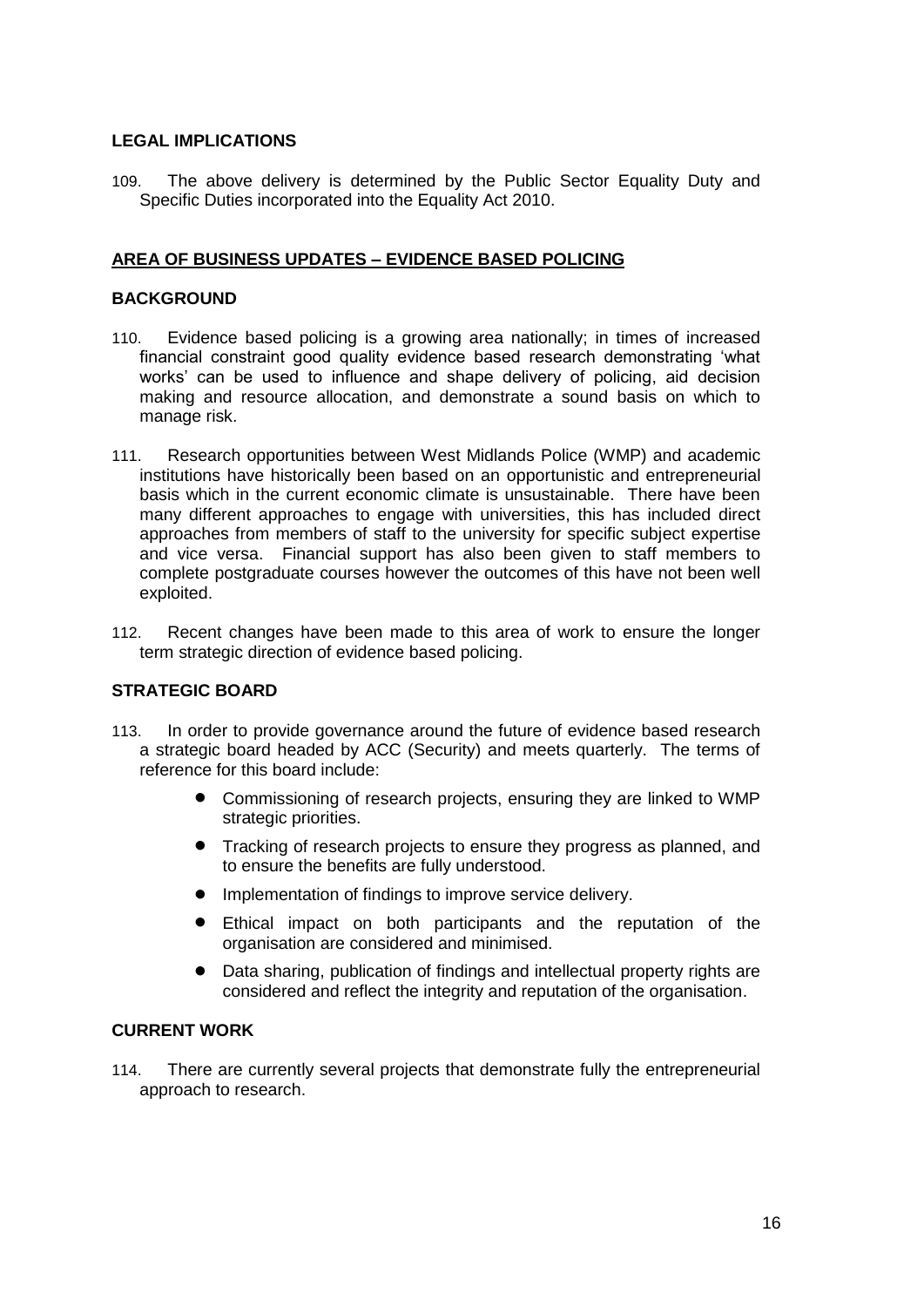## **TURNING POINT PROJECT**

115. In conjunction with Cambridge University this project looks at first time offenders, the cost effectiveness of alternative punishments and tries to predict the harm these offenders could cause in the future. The results of the project will be analysed and published by Cambridge University as an academic article. The project has the potential to have a significant impact on both the prosecution decision and the use of risk assessments in policing across the UK and Internationally.

## **OPERATION SWORDFISH**

116. This is a predictive policing scheme designed to identify and interpret patterns of repeat burglary to prevent further crime. Working alongside the Jill Dando Institute of Crime Science at University College London, detectives have divided Birmingham into different zones which will use contrasting methods of policing. The six month pilot is the most extensive trial of predictive policing to date and is part funded by the Home Office.

## **CAMBRIDGE UNIVERSITY – MASTERS DEGREE QUALIFICATION**

117. Funding is currently provided for two officers to complete a Masters of Studies in Applied Criminology and Police Management with Cambridge University. This is generally available to existing police officer and police staff managers within the organisation. It is anticipated that this will continue to be funded in the future.

## **COVENTRY UNIVERSITY - MASTERS OF ARTS IN LEADERSHIP**

118. A pilot project in conjunction with Coventry University has made available various levels of post graduate leadership qualifications. This covers initially a postgraduate certificate, then diploma with the option of completing an MA in leadership.

## **STRATEGIC BOARD**

- 119. In order to provide governance around the future of evidence based research a strategic board headed by ACC (Security) and meets quarterly. The terms of reference for this board include:
	- Commissioning of research projects, ensuring they are linked to WMP  $\bullet$ strategic priorities.
	- Tracking of research projects to ensure they progress as planned, and to  $\bullet$ ensure the benefits are fully understood.
	- Implementation of findings to improve service delivery.
	- Ethical impact on both participants and the reputation of the organisation are considered and minimised.
	- Data sharing, publication of findings and intellectual property rights are  $\bullet$ considered and reflect the integrity and reputation of the organisation.

## **OTHER DEVELOPMENTS**

120. The following proposals have formalised the research process within the organisation: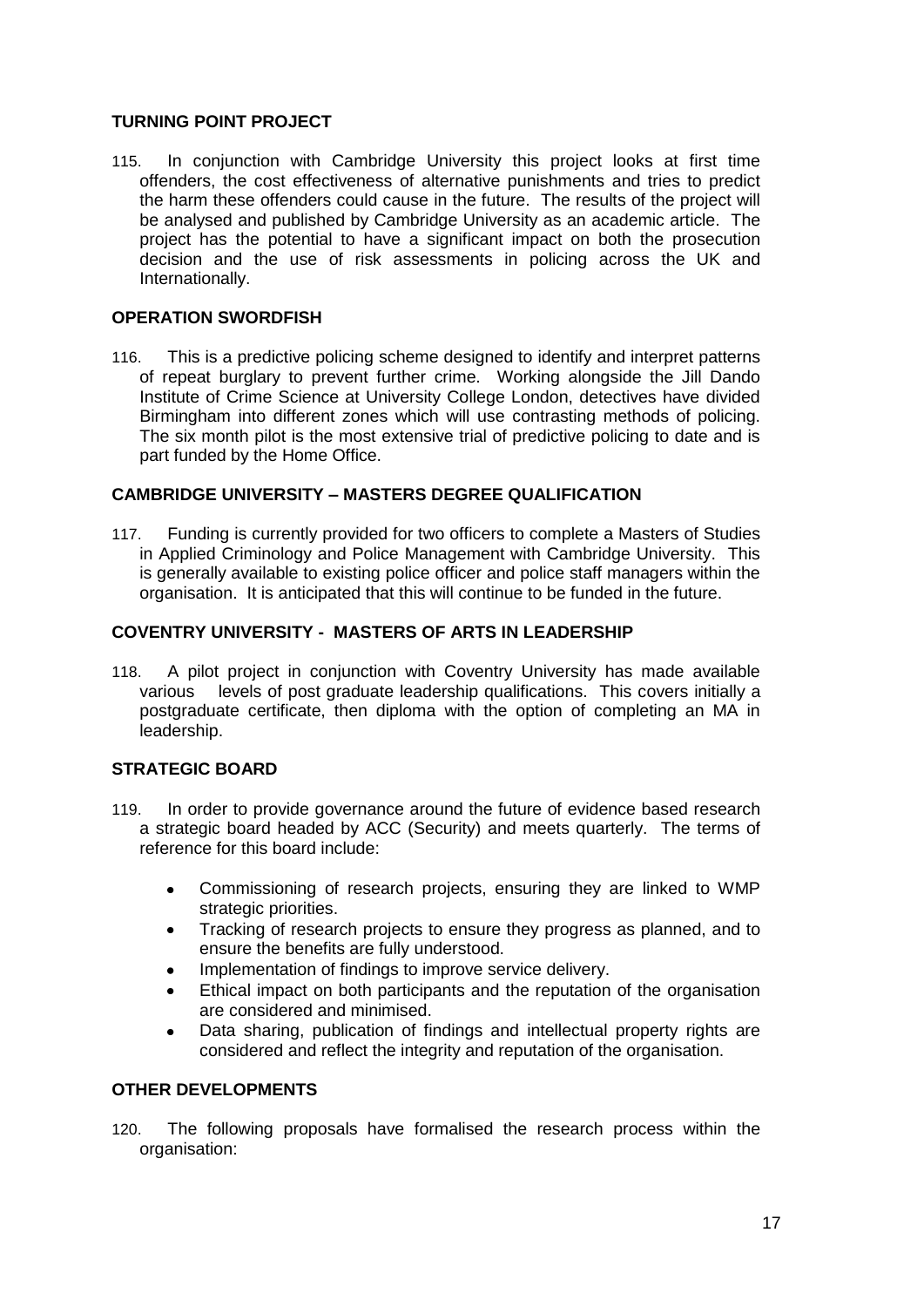- A two year project for a research student from Warwick University to work in conjunction with WMP. They will design and implement a research hub which will support a database of all police related research and offer advice on research programmes. This will be the base for future systems and processes to ensure continued implementation of research findings.
- A Research Fair is held on an annual basis, the underlying concept is the exchange of data for good quality research at a post graduate level. The fair engages with local universities within the West Midlands, building strong partnerships and encouraging the exchange of research ideas, skills and data to increase efficiency and obtain service improvements
- Funding for further education is available for staff within the organisation; a more intrusive monitoring and support of these students has been commenced. This includes ensuring the alignment of the research area to the strategic priorities, allocation of a WMP supervisor throughout the course and presentation and implementation of findings on completion.
- WMP are one of 14 forces who have joined the Behavioural Operations in Policing Consortium at Warwick University Business School; the purpose of which is to deliver a force advised research programme. This should tackle relevant and challenging issues experienced within policing for force, public and social benefit. The relationship is intended to continue for three years following which it will be reviewed.
- An initiative with Birmingham University is currently being piloted where three students from the Crime and Social Pathways degree course will complete an internship with WMP focusing on national policies for example Youth Justice. The aim of the placement will be to identify barriers and facilitators of policy implementation, and to understand the connection between professional practice and the organisational and policy contexts.
- The College of Policing have recently announced funding with regard to innovation and evidence in policing to build regional networks or centres of expertise. WMP are currently embarking on the potential for future collaboration in two regional hubs with Cambridge University and Birmingham University.

## **FINANCIAL IMPLICATIONS**

121. Agreement in principle has been given to merge the existing evidence based research budgets with some additionally. The final budget is currently being worked through.

## **AREA OF BUSINESS UPDATES – FORENSICS**

## **BACKGROUND**

- 122. In 2007 West Midlands Police re-located all of its Forensic functions into a purpose built dedicated forensic facility. This also included the successful transition of Forensic Scene Investigation (FSI) within a centralised governance structure that managed a hub based operating model.
- 123. Since then Forensic Services has continued to build on its operating model and has added a Digital Forensics function and a Major Crime Laboratory, expanding our range of specialist services provided to serious and acquisitive crime investigations. The acquisition of these functions has also enabled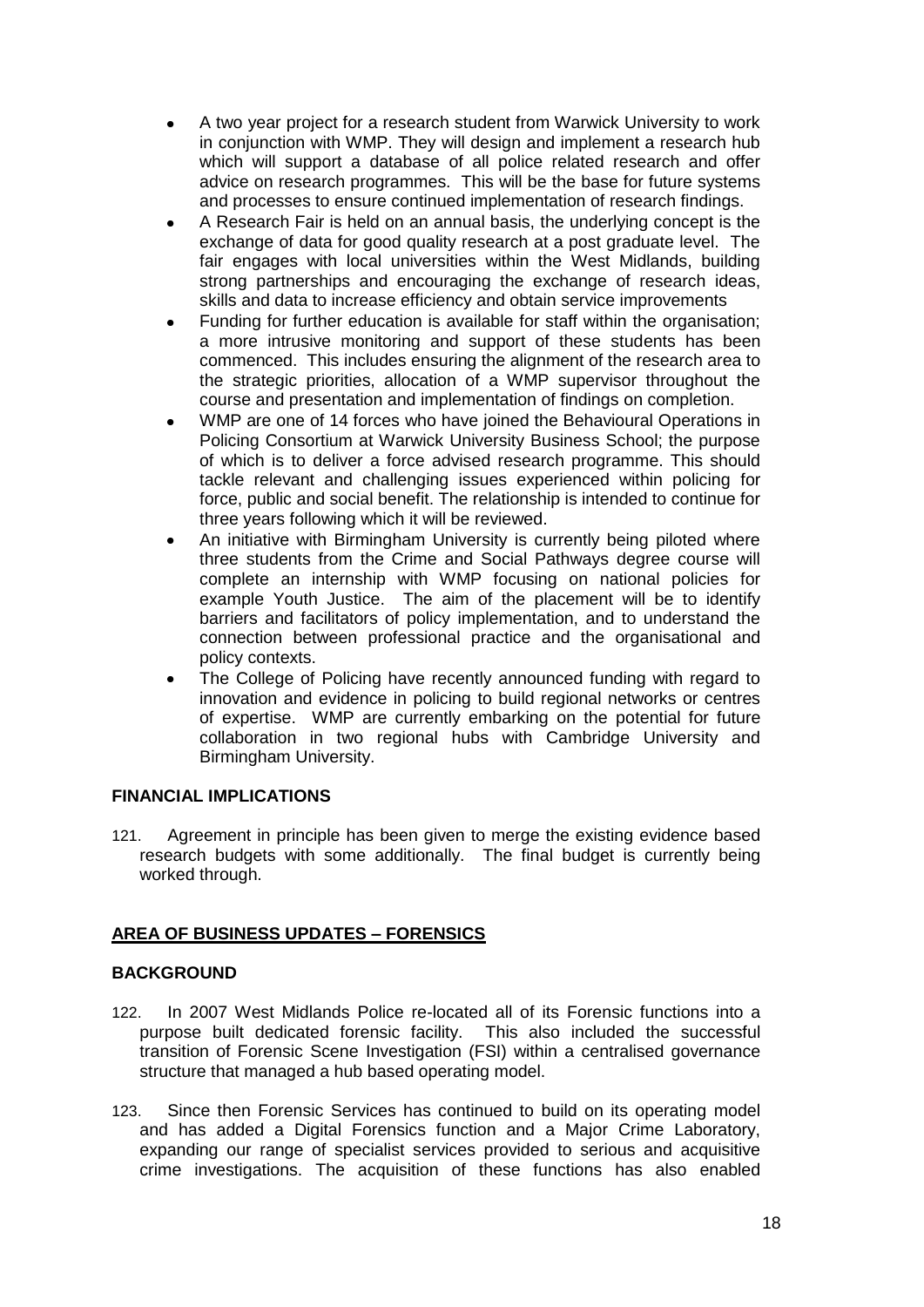Forensics to expand its Quality Management System achieving accreditation status in both ISO17025 and ISO9001 Quality Standards.

- 124. New Forensic Service Levels went live in September 2012 following a successful Priority Based Budgeting programme that delivered savings of £3.8M and also enabled the department to retain the vast majority of our highly skilled workforce. Service levels continue to be reviewed as well as opportunities to identify additional savings, both of which will be captured as part of the Zero Based Budgeting panels due to commence in November 2013.
- 125. Following a change in ACPO Portfolios at the beginning of the financial year, it was announced by the Deputy Chief Constable that Forensic Services was to become a department in its own right.

### **FORENSIC SCENE INVESTIGATION (FSI) FUNCTION**

- 126. In September 2012 FSI went live with a dedicated 24/7 service delivered via a 3 hub operating model, providing an immediate response to all calls for service where there is a requirement for crime scene examination and evidential recovery. There is also FSI Crime Scene Co-ordinator capability for major crime response 24/7.
- 127. The attendance criteria for FSI is 'forensically led' which has removed elements of waste from existing processes that were previously driven through a 100% attendance policy for BDH, regardless of forensic opportunities or not.
- 128. Forensic Services will now only deploy technically skilled resources to those scenes where there are forensic opportunities.
- 129. In support of the 24/7 service a Forensic Investigation Resource and Submissions Team (FIRST) was created to deliver rapid FSI tasking, receive forensic submissions 24/7 and to generate Forensic Intelligence Packages for investigation 24/7. A crucial element of the FSI tasking process involves victim contact to advise and reassure wherever possible and to set appointment times that suit all, improving overall service and satisfaction.
- 130. Reviews of the FSI 24/7 model have highlighted positive feedback from victims of BDH who appreciate rapid FSI service as this enables them to return their properties to normality and resume daily routine at their convenience. First response officers have also highlighted efficiencies in that they no longer have to be assigned to preserve crime scenes overnight.

### **IDENTIFICATION AND LABORATORY FUNCTION**

- 131. In April 2013 the newly formed Major Crime Lab (MCL) became fully operational and provides a dedicated blood searching and screening provision as well as locating other sources of biological and material matter from crime scene exhibits with potential for DNA. In-house Scientist expertise has had a positive impact on the development staff and forensic strategies are improving as a result of Scientist guidance and advice at major crime scenes.
- 132. The MCL recently received accreditation to ISO 17025 Quality Standards from UKAS, an independent external accreditation body. Considering the team had to build the laboratory from a blank canvas, the timescales to achieve accreditation was an outstanding achievement.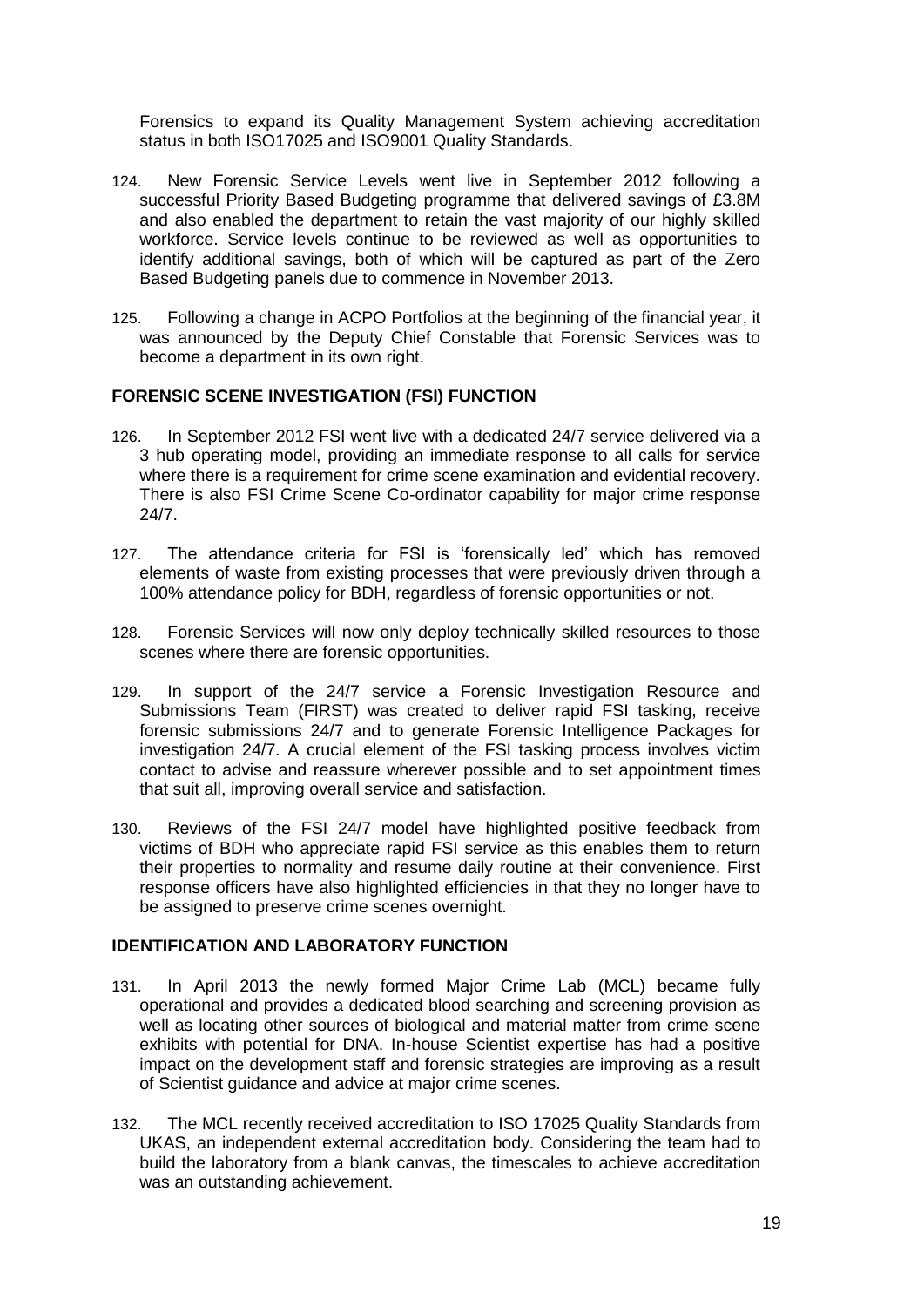- 133. In terms of innovation the team are currently developing RAPID DNA technology in partnership with LGC Forensics. The device is called PARA DNA and already has the ability to confirm DNA presence or not within 75 minutes. The long term aim will be to generate an intelligence profile within the same timescales which will have a significant impact on live-time intelligence to investigation.
- 134. The Evidence Processing Team are made up of multi competent staff responsible for the processing of forensic samples through custody, footwear coding and the development of fingerprints following the application of chemical techniques. This team was set up following PBB that enables forensic managers to flex a multi competent resource into those areas of peak demand. This team is also responsible for maintaining conformance to the legislative forensic requirements of the Protection of Freedoms Act (PoFA).
- 135. The chemical enhancement lab will become the next area of business to achieve accreditation status to ISO 17025.
- 136. The Fingerprint Bureau has continued to maintain a rapid identification service supported through the receipt of remotely transmitted finger impressions from crime scenes and the fingerprint enhancement laboratory. This function continues to provide an effective service delivering forensic identification outcomes within hours via the Ident 1 (National Automated Fingerprint Identification System, NAFIS) searching system. The Bureau have recently implemented Streamlined Forensic Reporting which reduces bureaucracy that previously generated complex and protracted statements. Streamlined Forensic Reporting (SFR) now mandates defence barristers to disclose any challenges to forensic evidence prior to the trial date mitigating any 'last minute' legal disputes aimed at the professional witness during court proceedings.

#### **DIGITAL FORENSICS**

- 137. The digital forensics function comprises of mobile phone analysis, computer examinations, audio and CCTV recovery, formatting and presentation of evidence for major crime. All disciplines are located within a dedicated technology area and submission requests are controlled through a central gate keeping team that progress requests for device examination on those exhibits that meet the qualifying threshold (triaging process).
- 138. Mobile phone and computer examinations that meet the qualifying threshold are progressed through a team of specialists who process the devices with a view to obtaining evidence. However the complexity of devices emerging from the marketplace continues to challenge our service levels due to sophisticated encryption software and the ever growing amounts of data that they hold. The Forensic Senior Leadership team are currently reviewing all internal processes with a view to standardising working practices in line with other forensic disciplines.
- 139. Forensic Services are currently piloting a product called ACESO that will automatically extract basic data from mobile phones that do not meet the qualifying threshold for full forensic analysis (low level crimes). This will enable police officers to receive this information locally and quickly and act on the information provided by the kiosk device. Trials are close to completion and if there is evidence to prove that there is a force requirement for this device a formal tender will commence with approved suppliers.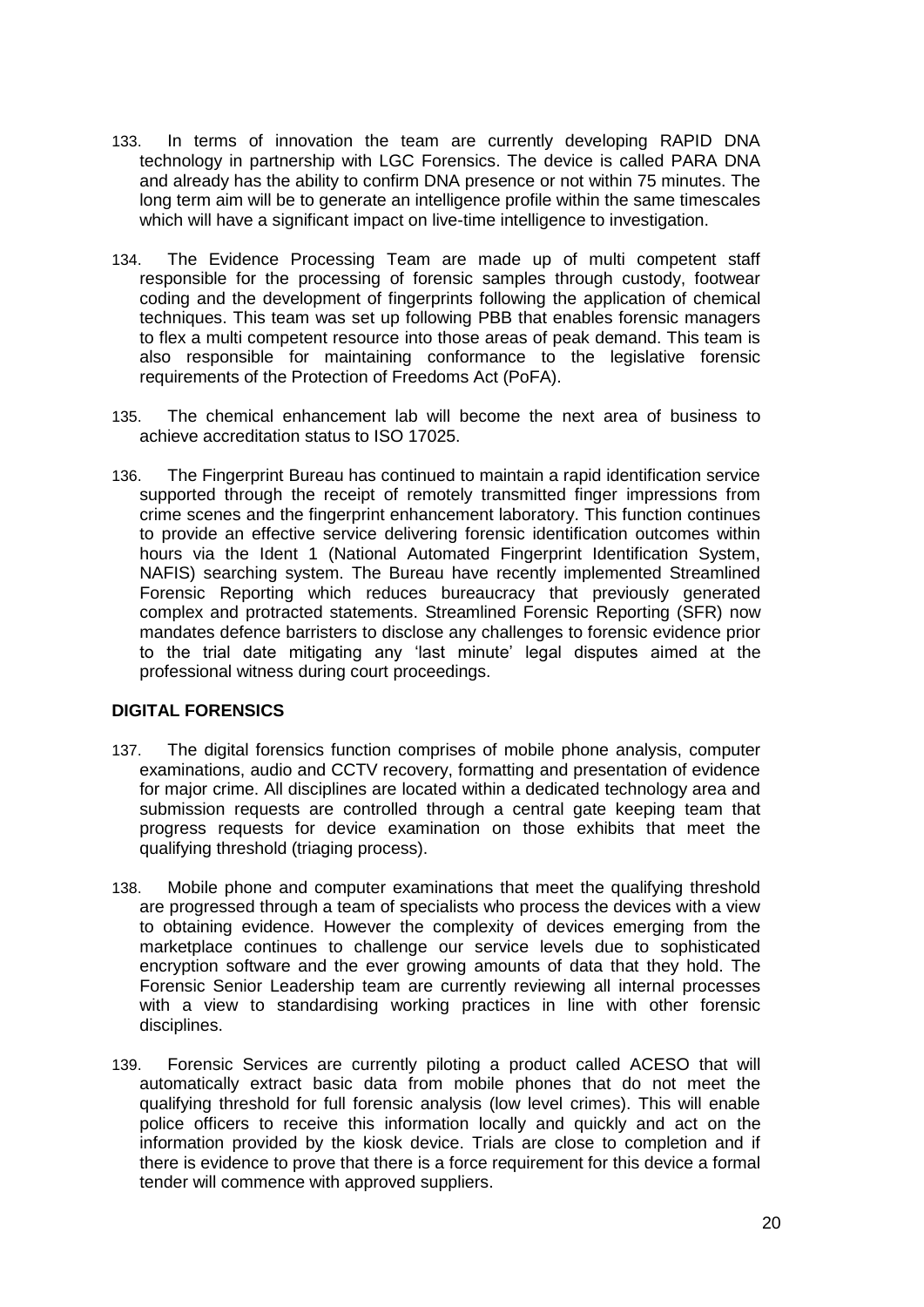## **RISKS**

- 140. Changing dynamics of Digital Forensics Unprecedented developments with devices has revolutionised the way individuals communicate and commit crime. Digital Forensics historically dealt with computers and then phones but now the catalogue of sources has increased – CCTV, GPS, Satnav, tablets etc.
- 141. Mitigating Action to establish a Digital Forensics Centre of Excellence in line with all aspects of digital technology and data, supported by a dedicated Research & Development function that meets future cyber crime demands.

## **PERFORMANCE**

- 142. Since the implementation of Priority Based Budgeting (PBB) Service Levels in September 2012, Forensic Services has maintained its performance to a satisfactory level throughout the year with service improvements around response and victim/response team feedback also being well evidenced in the FSI 24/7 model (A Day in the Life of a Response Officer).
- 143. Crime Scene Attendance the percentage of crime scenes examined to crime scenes attended has maintained at a rate 95%. This is mainly due to improved communications with victims, arranging appointments that suit all concerned to ensure the Injured Party (IP) or the Officer in Charge (OIC) is present to allow the FSI access to examine the scene.
- 144. DNA and Fingerprint Recoveries both sources of evidence have achieved their respective forensic recovery milestones (DNA 12.6% recovery rate and Fingerprints 38% recovery rate) at both year to date and rolling 12 month time frames. The milestones are based on the WMP Most Similar Force (MSF) averages.
- 145. Forensic Hits & Identifications of DNA evidence that has yielded a profile which has been subsequently loaded to the National DNA Database (NDNAD) the average hit rate over a rolling 12 month period has been 89%. This clearly demonstrates good quality submissions to the private suppliers. Fingerprints Hits are running just below 30% rolling 12 months which again is almost a 1% increase compared to last years position.
- 146. Overall Forensics has seen a slight increase in Crime scene examination rates and hit rates compared to the same position last financial year, with recoveries running at the same rates. All data relating to this feedback has been generated from the OSD Forensic Performance Portal.

## **FINANCIAL IMPLICATIONS**

- 147. Forensic Services is currently preparing for a thorough review of its service levels and Staff / Non-Staff costs as part of the Zero Based Budgeting (ZBB) programme.
- 148. Part of this review will consider opportunities to make further savings on top of what was achieved under PBB as forensics strives to achieve an improved high quality and efficient service delivering significant value for money.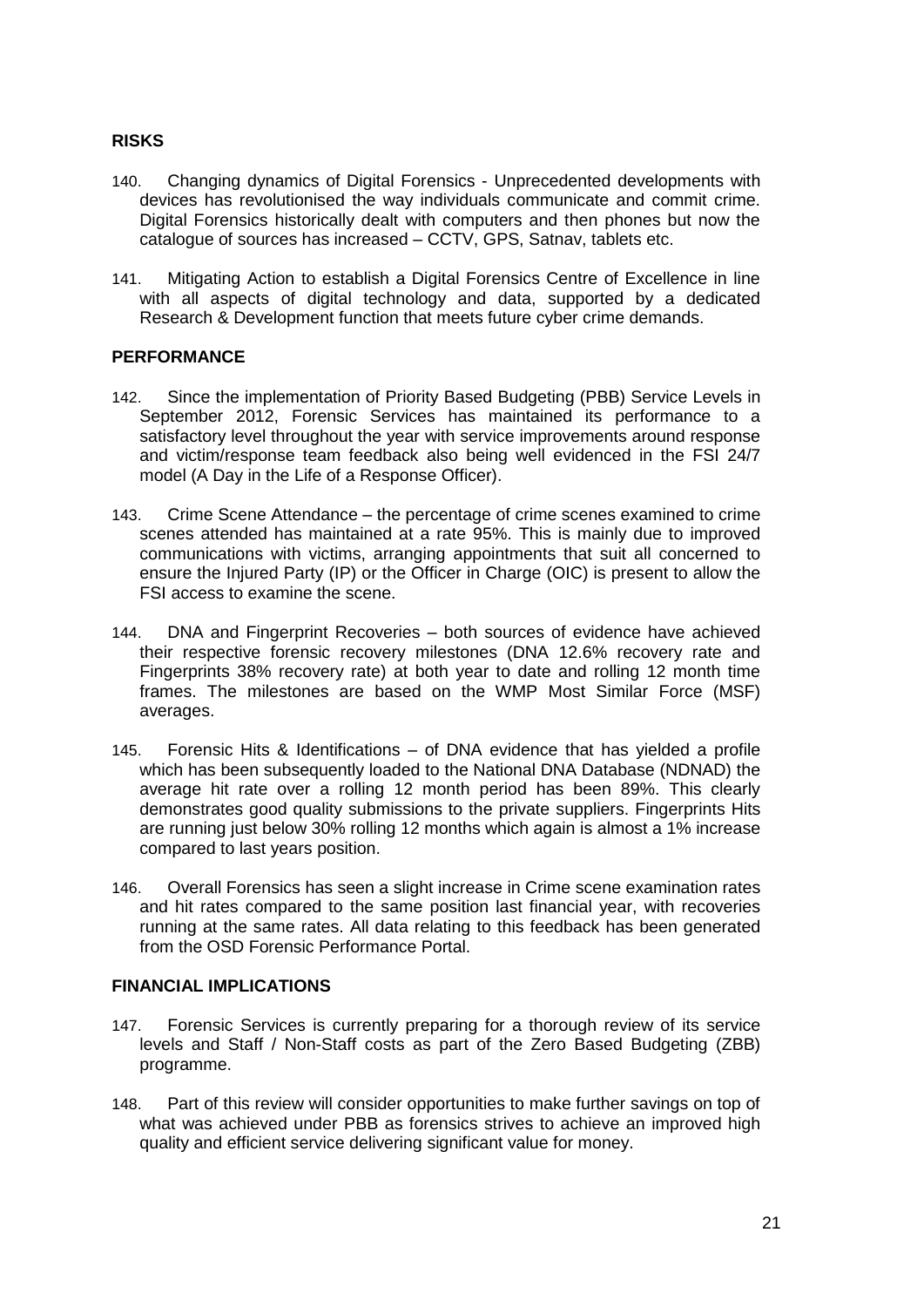- 149. At the end of the previous financial year the forensic budget was not overspent and was in a position to contribute further cost savings as a result of this.
- 150. If cost savings are identified through the ZBB process these will be based on current demand for services. Prior to these revised budgets being set, the organisation will need to consider future impacts on the external forensic spend i.e. the creation of a FCID/PPU review team and subsequent cold case assessment of historic undetected major crime and serious sexual offences that could potentially have an impact on the forensic external spend budget.

## **LEGAL IMPLICATIONS**

151. Protection of Freedoms Act – the main elements of the legislation have now been enacted nationally which has seen the systematic reconciliation and destruction of legacy samples (DNA and Fingerprints) within WMP, evidencing conformance to all staged ACPO guidance.

## **ACCREDITATION**

- 152. Forensic Services have been successful in achieving accreditation status to ISO 17025 Standards for both the Major Crime Lab (DNA) and the NABIS Hub. The aim will now be to extend the scope of our accreditation roadmap across the site that will incorporate the Fingerprint Enhancement Laboratory, Fingerprint Bureau and then further downstream functions of FSI and Digital Forensics.
- 153. As part of the ongoing conformance to quality standards, United Kingdom Accreditation Service (UKAS) (Independent Assessors) continue to maintain surveillance visits to those areas of business providing independent reassurance with regards to the competence of our staff and the quality of the environment that we operate in.

## **INDEPENDENCE AND IMPARTIALITY**

- 154. The confirmation of Forensic Services becoming a department in its own right strengthened the independent status of the specialist services that the department provides to policing, criminal justice and most importantly victims of crime.
- 155. The fact that Forensics are evolving a culture of quality standards, peer review, individual competency assessments that are audited via an external and independent accredited body (UKAS) reinforces the impartiality requirements that are a fundamental element of the professional and unbiased evidential products that we supply to the criminal justice system.

## **PROGRAMMES AND PROJECTS 2013-2014**

- Implementation of Senior Management Review (SMR) recommendations  $\bullet$ and department status.
- Conformance to all enacted elements of Protection of Freedoms Act legislation.
- Implement revised service levels and budgets following ZBB Panels.
- Implementation of Automatic Resource Location System (ARLS) to enhance FSI deployment.
- Implementation of Image Management System viewable forensic/scene imagery provision force wide.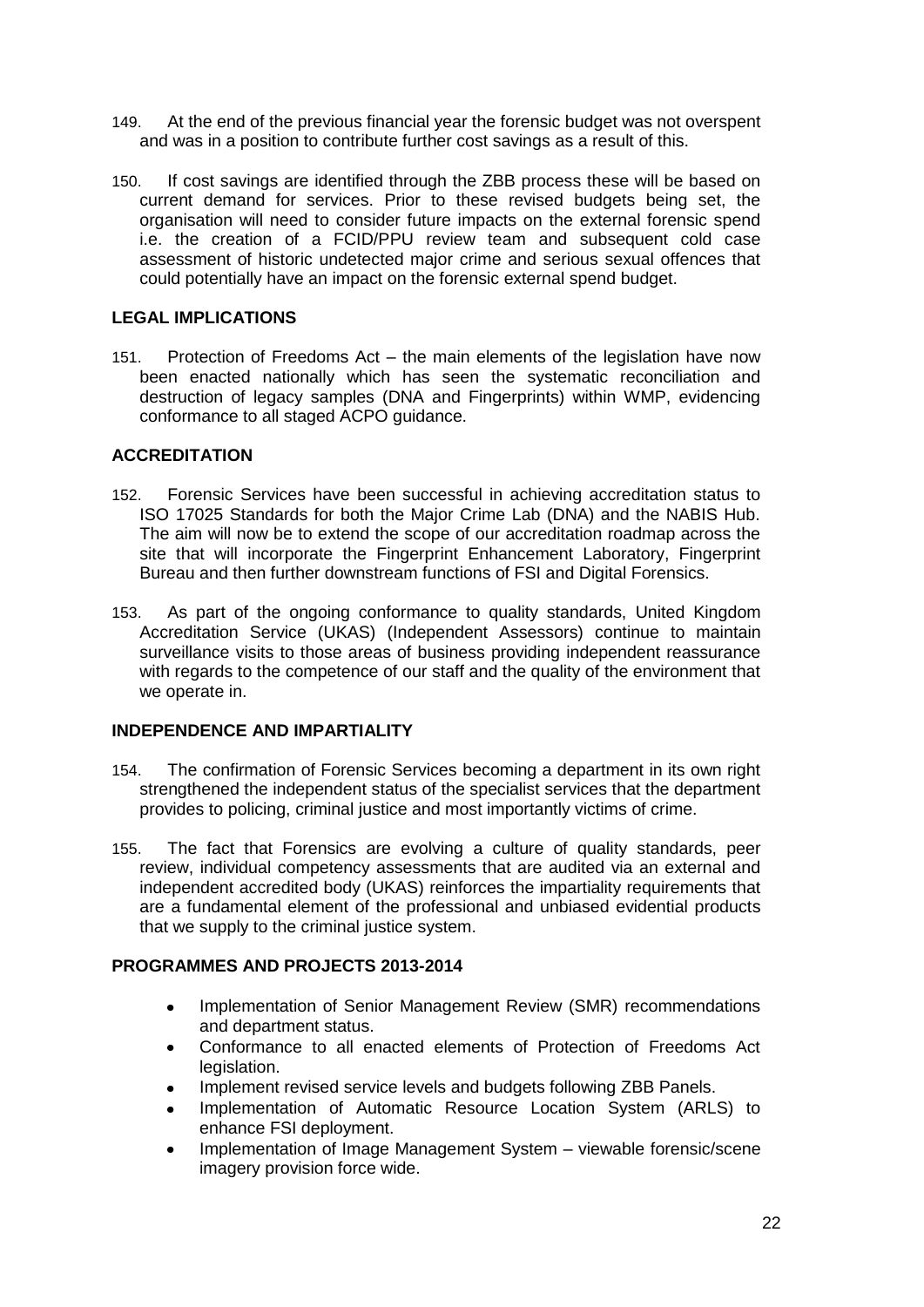- $\bullet$ Full evaluation of Coventry and BE Forensic Intelligence Pilot and subsequent roll out to rest of force area.
- To roll out the National Footwear Database across the Force with some  $\bullet$ governance and guidance regarding the use.
- To continue to make use of mobile devices to enhance the forensic service provision in line with the Force Mobility Project and ACPO Science & Innovation Board 'Digitising the Crime Scene' National.

## **AREA OF BUSINESS UPDATES – STRATEGIC POLICING REQUIREMENTS (SPR)**

### **BACKGROUND**

- 156. The Police Reform and Social Responsibility Act 2011 provides provision for the Home Secretary to issue a Strategic Policing Requirement to specify national threats and capabilities that Chief Constables and Police and Crime Commissioners are required to have regarded to.
- 157. The SPR is a critical document in defining a limited number of high risk areas of Policing that require national consistency of approach and interoperability between forces and other partners. The SPR will also be important in defining the relationship between forces and the National Crime Agency.
- 158. In July 2012 the Home Secretary issued the SPR.

The SPR identifies five key areas of policing 'to have regard to':

- 1. Civil Emergencies
- 2. Public Disorder
- 3. Organised Crime
- 4. Terrorism
- 5. Large Scale Cyber Incident
- 159. College of Policing is supporting Association Chief Police Officer leads to implement capability frameworks for each of the five threats. The frameworks for Public Order, Civil Contingency and Organised Crime have been completed and distributed to all forces. Cyber Crime and Counter Terrorism are currently being written. The frameworks will embrace interoperability and supersede the existing ACPO (2010) Protective Services standards.
- 160. The College of Policing is supporting Association Chief Police Officer leads to implement capability frameworks for each of the five threats. The frameworks for Public Order, Civil Contingency and Organised Crime have been completed and distributed to all forces. Cyber Crime and Counter Terrorism are currently being written. The frameworks will embrace interoperability and supersede the existing ACPO (2010) Protective Services standards.
- 161. The Strategic Policing Requirement is supported by the National Policing Requirement (NPR). This document details the capacity and contribution, capability, consistency, and connectivity required to counter the identified threats. The document identifies a planning assumption for each threat. Planning assumptions have been drawn from government and strategic documents to provide an appropriate policing response to the threats and prepare for the most serious threats.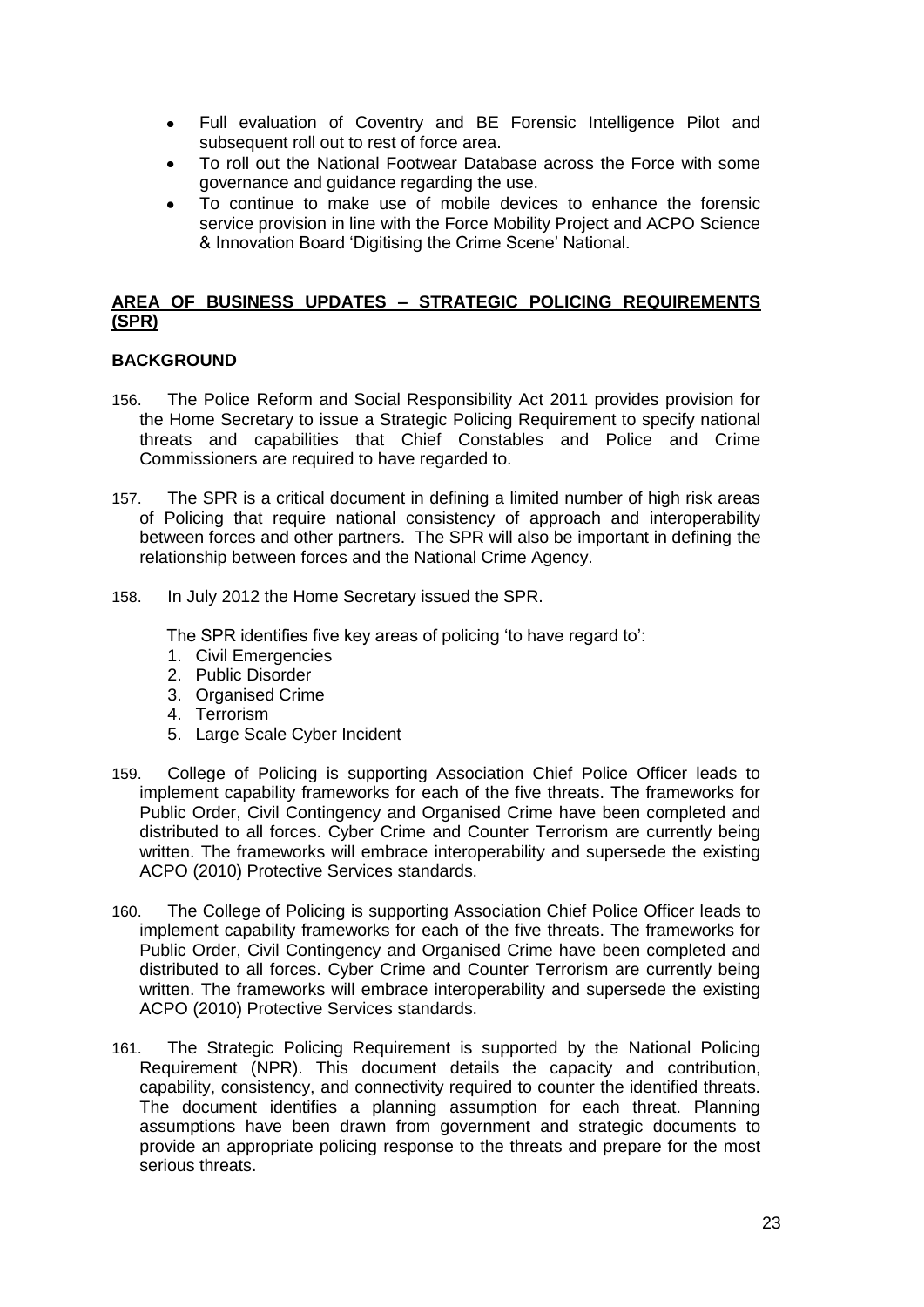- 162. At the same time Authorised Professional Practice (APP) has introduced a framework of national standards that targets the higher risk areas of policing. The College of Policing held the official launch of APP on October 24<sup>th</sup> 2013.
- 163. With the introduction of the SPR, ACC Crime led a programme of work which incorporated a force self assessment of the SPR. This work informed the 2013 Force Strategic Assessment and supported both business and operational plans for 2013 / 2014. This work was reported to the Police Authority in October 2012 and this document builds on that legacy.

### **GOVERNANCE AND SELF ASSESSMENT**

164. In April 2013 a programme of work began led by ACC Security. The programme has worked closely with the College of Policing to understand the current and future capability frameworks. A senior officer lead has been identified for each area of business and we have conducted a self assessment and are working hard to deliver against the capability frameworks. A formal report has been presented to Command Team and our findings shared at Force Leadership Conference. This programme of work will help inform the 2014 Force Strategic Assessment and underpin the business and operational plans for 2014-2016.

### **PUBLIC ORDER**

### **PLANNING ASSUMPTION:**

165. The Police Service should be prepared to deal with three separate seats of significant disorder simultaneously for a period of seven days within the UK. This planning assumption is based on information and experience of historical events (eg, G8, G20, EDL), and is reinforced by the disorders of August 2011, when significant disorder occurred across the major cities of London, Birmingham and Manchester. Historical experience is also supported by annual strategic threat and risk assessments, academic research and socio-economic assessments.

## **SELF ASSESSMENT:**

166. West Midlands Police perform strongly across the capability framework for public order. We have good governance and command structures and are working towards better force processes to communicate with our communities during such disorders and improving our operational briefing and debriefing.

## **CIVIL EMERGENCIES**

### **PLANNING ASSUMPTION:**

167. At the national level, the Police Service should be prepared to deal with a major accident or natural hazard which requires a national response. Examples include severe coastal flooding affecting three or more regions of the UK, or an influenza pandemic. This planning assumption is based on those civil emergencies assessed as a Tier 1 risk in the National Security Risk Assessment.

### **SELF ASSESSMENT:**

168. Our assessment shows good governance and command structures with strong mobilisation plans. We are working towards improving our ability to warn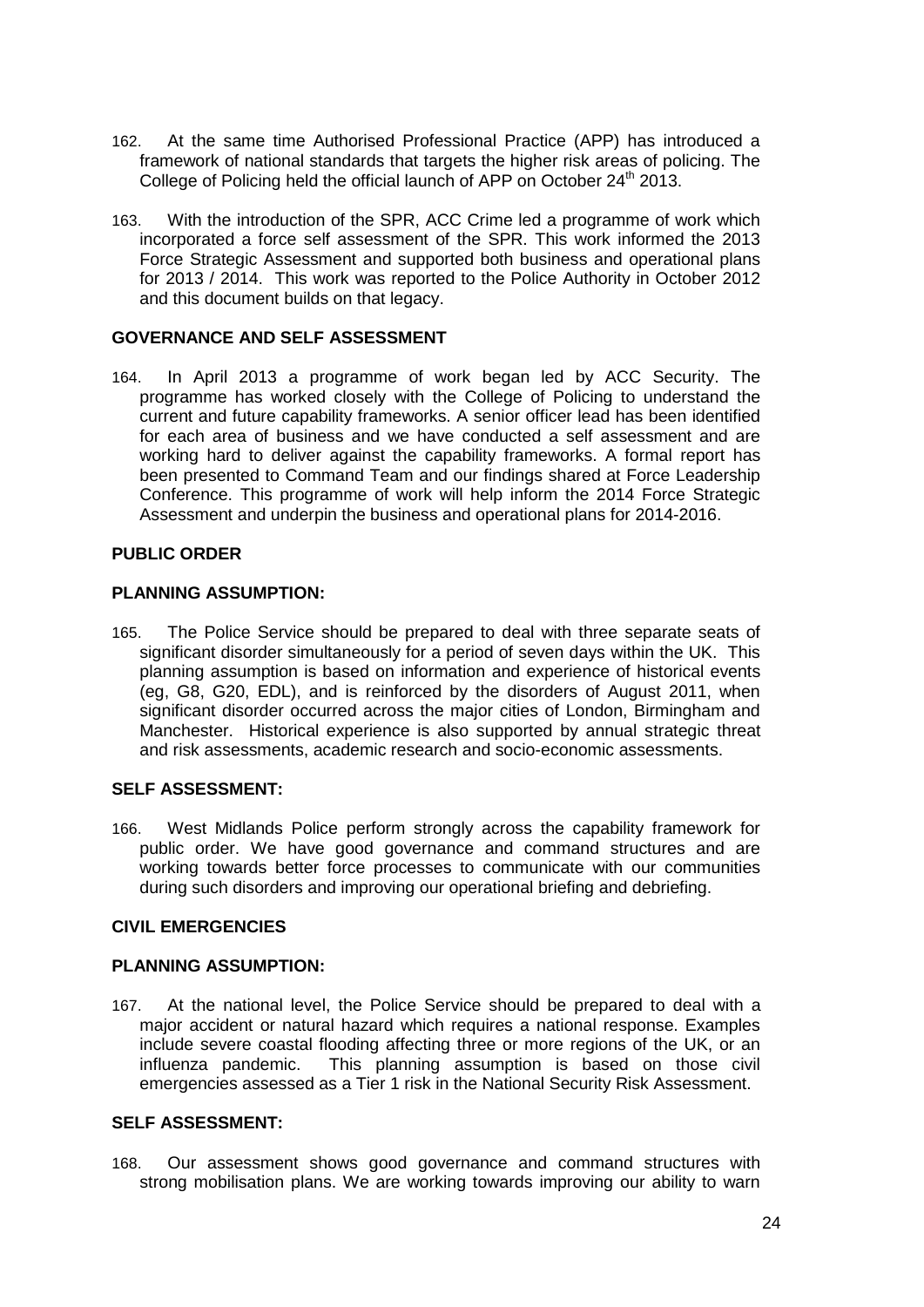and inform our communities and enhancing our management process for identifying and assessing key risks.

### **ORGANISED CRIME:**

### **PLANNING ASSUMPTION:**

169. Four high-level planning assumptions have been defined. They are the ongoing drivers of organised crime, the means by which organised crime is facilitated, convergence of threats and the interdependencies/issues that affect our response.

### **SELF ASSESSMENT:**

170. West Midlands Police have a serious and organised crime strategy with clear defined lines of accountability. We have strong management processes to address organised crime groups. We are developing our partnerships with other law enforcement agencies to combat Organised Criminal Gangs.

#### **TERRORISM:**

### **PLANNING ASSUMPTION:**

- 171. The CONTEST planning assumptions (2011 to 2015) reflect a shared understanding (between the Government, the Police Service and other delivery agents) of future terrorist intent, technological trends and the political and economic environment.
- 172. These assumptions cover:
	- Al Qa'ida radicalisation
	- Technology and techniques
	- Mass-scale attacks
	- Northern Ireland
	- Individual extremists
	- Foreign intelligence services

## **SELF ASSESSMENT:**

173. Capability frameworks for Terrorism have not been released. A self assessment has taken place against the Contest framework and NPR planning assumptions. We have an effective Counter Terrorism Unit with considerable operational experience. We have proven our interoperability on local, national and international footings. The unit remains highly dependent on local policing and acknowledges the challenges ahead.

## **LARGE SCALE CYBER INCIDENT:**

#### **PLANNING ASSUMPTION:**

174. The planning assumption identifies four areas of threat. Cyber crime - ranging from industrial scale theft and identity fraud to exploiting children and those most vulnerable. State sponsored attacks on the national infrastructure where states seek to compromise our government, military, industrial and economic assets.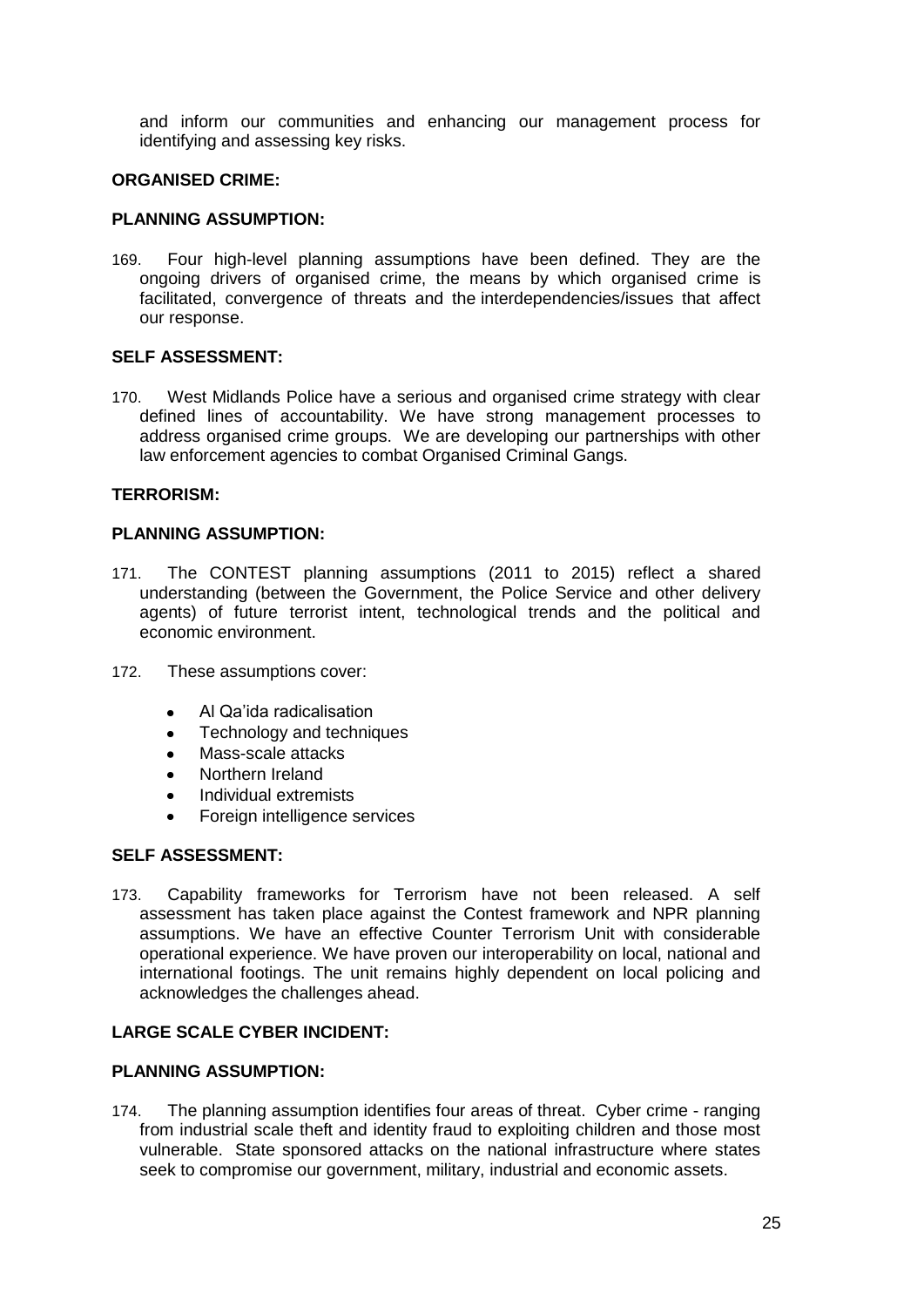- 175. Use of the internet for radicalisation and inciting terrorism, highlighting that cyberspace is already used by terrorists to spread propaganda, radicalise potential supporters, raise funds, communicate and plan.
- 176. Hacking understanding and recognising the threat from politically motivated activist groups and the attacks on attacks on public, private sector websites and online services in the UK are becoming more common.
- 177. Capability Frameworks for Cyber Crime have not been released. Our work with Cyber Crime is evolving. West Midlands Police have a Cyber Crime Control Plan for 2014 and a Cyber problem profile has been commissioned. We have a Force Cyber Crime Board and are supporting the Regional Organised Crime Unit.

### **HMIC INSPECTION**

- 178. Over the next two years HMIC plan to inspect all aspects of the SPR and in their first year (2013/14) of inspection activity they have planned three elements for the SPR inspection:
	- An examination of the mechanisms by which forces, regions and the  $\bullet$ service determine the capabilities and capacity required to counter each of the five threats, as well as the mechanisms for securing a contribution from forces interoperability, consistency and connectivity.
	- A more detailed exploration at force, regional and national level of the  $\bullet$ arrangements physically in place to deal with a large scale public order incident; or a large scale cyber incident or criminal attack.
	- A review of progress within each region to achieve a consistent set of  $\bullet$ capabilities for the regional organised crime units, including how forces are using the ring fenced funding offered by the home secretary."
- 179. On  $30<sup>th</sup>$  and  $31<sup>st</sup>$  October 2013, HMIC carried out their inspection of West Midlands Police. Under the Police Reform and Social Responsibility Bill, both the Chief Constable and the Police and Crime Commissioner should have regard to the Strategic Policing Requirement and the National Policing Requirement when issuing or varying their Police and Crime Plan.

#### **RECOMMENDATION SPECIFIC TO THE SPR**

180. The Board is asked to note the content of this report and the PCC is invited 'to have regard to' this overview of WMP's self assessment against the SPR.

#### **FINANCIAL IMPLICATIONS**

181. These matters are covered in the individual department updates.

## **LEGAL IMPLICATIONS**

182. These matters are covered in the individual department updates